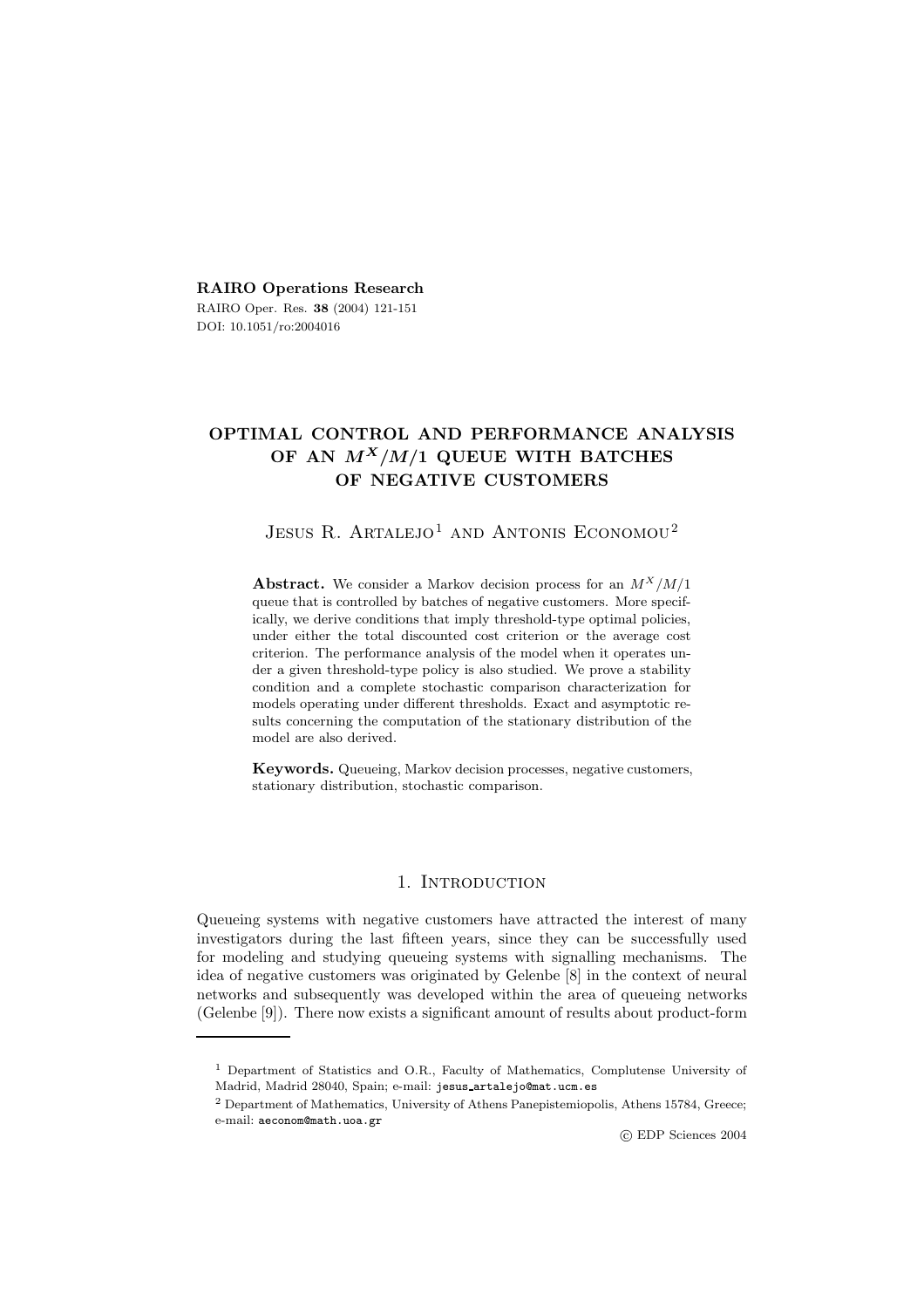queueing networks with negative customers and other relevant entities as triggers, signals etc. A broad review of such results can be found in Gelenbe and Pujolle [13] and Chao *et al.* [5].

The notion of negative customers was also used in more intricate models with non-Markovian assumptions. In this sense, we mention Harrison and Pitel [14] who studied the M/G/1 queue with negative customers while Yang *et al.* [30] studied an  $M/G/1$  stochastic clearing system. Artalejo [1] summarizes several diverse applications of negative customers as a mechanism for work removal in queueing systems.

However, although the performance evaluation of such systems has been extensively studied, it seems that there do not exist results in the literature on the control of queueing systems using negative customers. The purpose of the present paper is to study in detail a Markov decision problem for the basic model of an  $M^X/M/1$  queue that is controlled by batches of negative customers. The necessity of dealing with a Markovian model should be understandable since the analysis of the  $M/G/1$  model is very complicated (see Harrison and Pitel [14]) and the control problem for such a model seems too difficult to solve.

Queueing systems with batch transitions (arrivals or departures) that incorporate some kind of dynamic control mechanism appear in many Operations Research problems and more specifically in assembly and transportation problems occurring in manufacturing, inventory control etc. These models are inherently much more complex than the single transition models and in most cases we cannot characterize their optimal policy nor can we extract an exact formula for their stationary distribution under a given policy.

Most of the reported results concern either systems with batch arrivals, single departures and a control mechanism that affects the speed (rate) of the service (see for example Federgruen and Tijms [7], Nishigaya *et al.* [18], Nishimura and Jiang [19] and Nobel and Tijms [20]) or systems with a control mechanism that introduces total catastrophes which remove all the units of the system (see for example Kyriakidis [16,17] and Economou [6]). Moreover, Deb and Serfozo [4] and Deb [3] studied optimal control problems for bulk queues. Teghem [28] summarizes the early results about the control of service in queueing systems. The dynamic programming approach prevails in this kind of problems. Standard references are Ross [22,23] and Bertsekas [2]. For a recent account and queueing applications see Hernandez-Lerma and Lasserre [15], Puterman [21] and Sennott [24].

A flow of negative arrivals can be viewed as a second flow of departures. From a performance analysis point of view for a Markovian queueing system with both regular services and negative arrivals, the model is equivalent to a model with only one service flow consisting in the superposition of regular (service) and negative departures. However, from the control point of view there exists essential difference in the cost structure. In a system with negative arrivals, it seems natural to assign costs associated with the erased customers. These costs are accumulated every time that one or several customers are removed by negative arrivals and correspond to loss-of-profit, reimbursement or removal costs that should be paid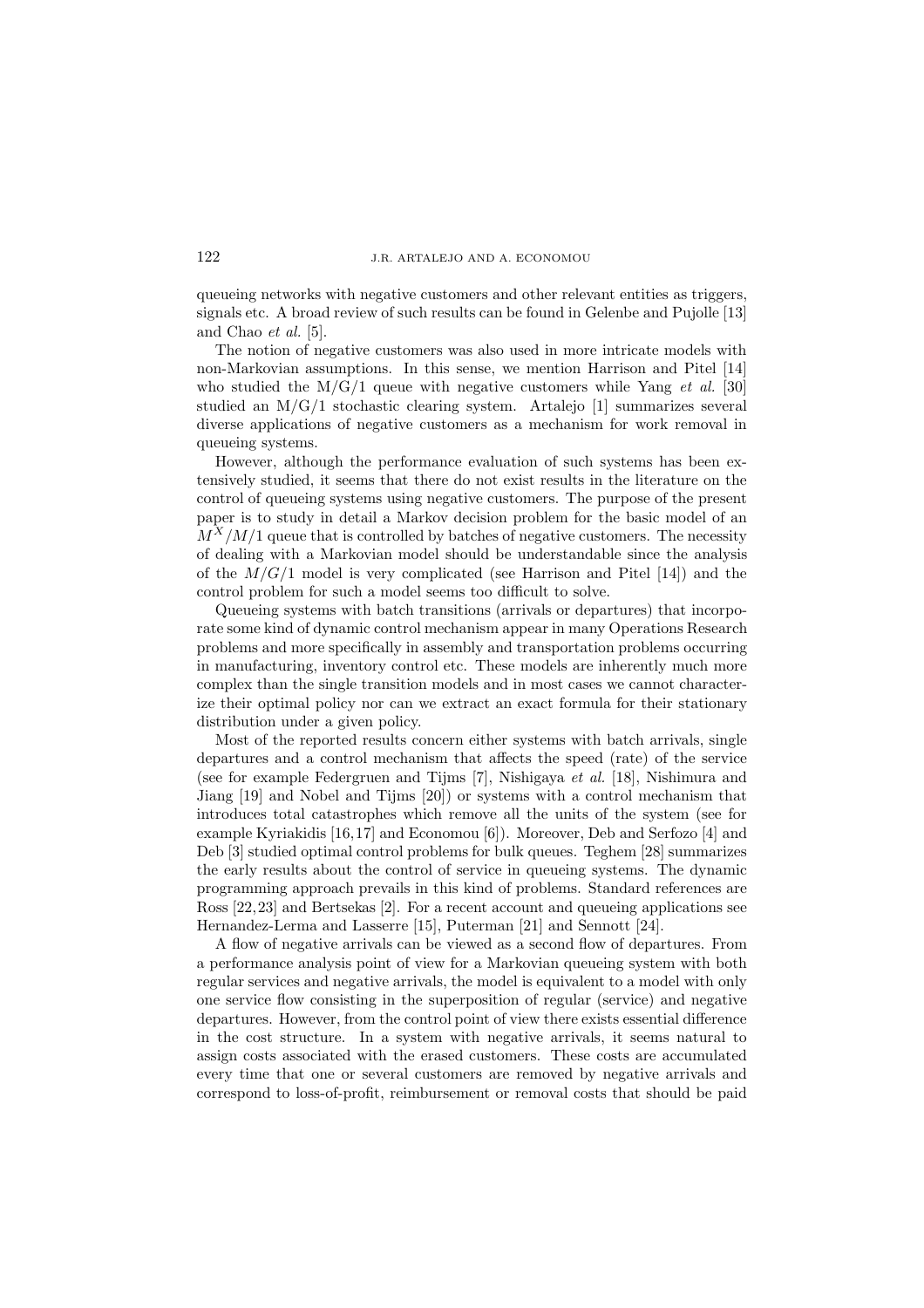by the administrator of the system. It is exactly this enriched cost structure that differentiates our study radically from the above mentioned works.

The following service system is considered: groups of customers arrive at a service station according to a Poisson process at rate  $\lambda$ . The sizes of successive arriving groups are independent identically distributed random variables and independent of the arrival times. Let  $(g_i : j = 1, 2, ...)$  be the group size discrete probability mass function. There is a single server who serves one customer at a time. The service times are independent exponentially distributed random variables with parameter  $\mu$ , independent of everything else. The system has an infinite waiting room and is equipped with a negative batch mechanism (batch removing mechanism) which can be in one of two modes: on or off. The mechanism is characterized by its capability  $N$  and its rate  $\nu$ . Whenever the mechanism is off it does not have any influence to the system. If it is on then it produces batches of  $N$  negative customers at rate  $\nu$ . A batch of N negative customers remove immediately at most N of the present customers, *i.e.* if there exist n present customers in the system, it removes  $\min(n, N)$  of them. The controller may turn the negative batch mechanism on or off at any transition epoch. This system will be referred as the  $M^X/M/1$  queue with a negative batch control mechanism. The negative batch mechanism can be thought of as a "vehicle" with capacity  $N$  that is activated to move some customers elsewhere when the system is congested. Alternatively, it can be thought of as a signaling mechanism that produces batches of  $N$  negative arrivals that remove (or cancel) regular customers of the system.

In the present study, we are interested in characterizing the optimal policy under a natural cost structure, in computing the stationary distribution and in proving qualitative properties concerning stochastic comparison and asymptotic questions. The complete understanding of such a simple system may facilitate the study of more complex systems, in particular the study of tree-like networks that occur in several fields of applications.

It should be noted that the batch mechanism consisting in removing  $\min(n, N)$ of the n present customers can be viewed as a particular case of the batch removal mechanism investigated by Gelenbe [10], in the more general context of an open G-network with a finite number of nodes. In Gelenbe [10] a negative arrival is allowed to remove a batch of random size. Since we assume a batch arrival input, it is mathematically convenient to reduce the batch removal size to the constant  $N$ ; otherwise, the underlying matricial structure could yield to a matrix having all its elements strictly positive. A reduction to the single arrival case would allow us to consider more general batch removal distributions. The investigation of optimal control problems for models of type  $M/M^X/1$  could be the subject matter of any subsequent paper.

The paper is organized as follows. In Section 2 we describe a natural cost structure and we deduce conditions that imply the existence of an optimal stationary policy of threshold type under the expected total discounted cost criterion. In Section 3 we study the stability of the system and its stationary distribution under an arbitrary threshold policy. More specifically, we present an exact and an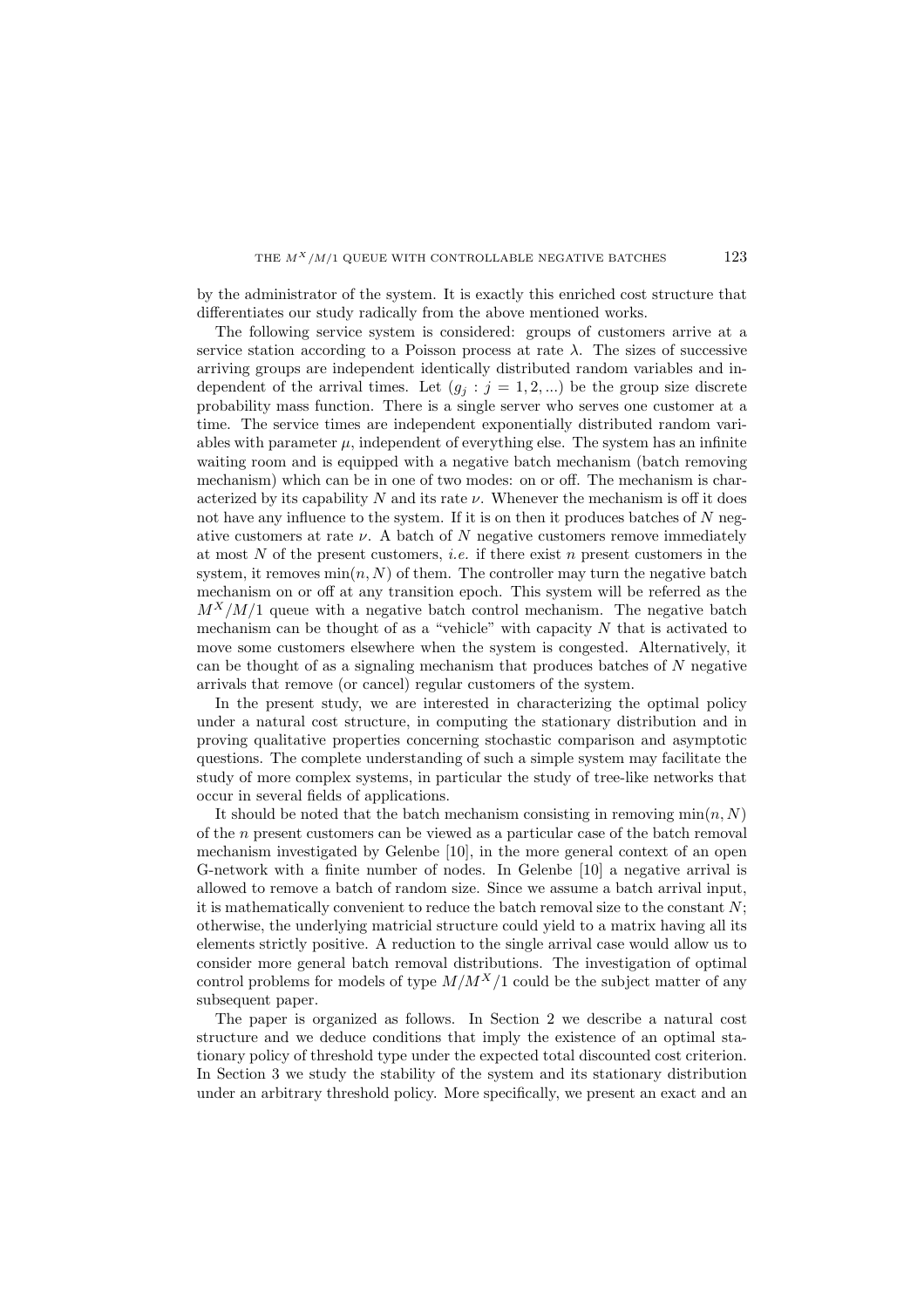asymptotic result for the computation of the stationary distribution in the general case. In Section 4 we also illustrate a more efficient way of computation for the single arrivals case. In Section 5 we prove a complete stochastic comparison characterization for models with identical parameters that operate under different thresholds. In Section 6 we examine the original control problem under the average cost criterion.

### 2. The total discounted cost Markov decision problem

We consider the system that we described in the introduction with the following cost structure: there is a running cost s per time unit (*i.e.* a cost that incurred at rate  $s$  whenever the server is busy) and a holding cost  $c$  per customer and time unit. Whenever the negative batch mechanism is in the on mode there is a cost d per time unit (this encompasses the cost of power for running the mechanism, labor costs for maintaining the mechanism etc.). In addition there exists a cost  $e$ per erased customer. Note that costs s, c and d are accumulated in a continuous manner, during a sojourn time (*i.e.* a transition interval). However, cost e per erased customer is charged at the end of a sojourn time in state  $i$  if the negative batch mechanism is on and a negative arrival has occurred.

Let  ${X(t)}$  be the stochastic process that describes the evolution of the number of the customers in the system (state of the system). Its state space is the set of non-negative integers  $\mathbb{Z}_0^+$ . Now whenever a transition occurs and state i is entered, we can take one of two possible control actions: set the batch removing mechanism on or off. Define

$$
f = \begin{cases} 1 & \text{when the on mode is chosen,} \\ 0 & \text{when the off mode is chosen.} \end{cases}
$$
 (1)

We consider the problem of finding an optimal policy under the expected total discounted cost criterion. To this end we define  $V_{\beta}^{\pi}(i)$  to be the total expected β-discounted cost under a given arbitrary policy π, starting from an initial state i. By well-known theorems on the expected total discounted cost criterion (see *e.g.* Ross [23]), we conclude that there exists an optimal stationary policy. We use the standard uniformization technique; for details see Serfozo [26]. We choose the uniformization rate  $\gamma = \lambda + \mu + \nu$  and set  $\alpha = \gamma/(\beta + \gamma)$ ,  $p_k = \lambda g_k/\gamma$ ,  $k \geq 1$ ,  $p = \lambda/\gamma$ ,  $q = \mu/\gamma$  and  $r = \nu/\gamma$ . Consider an arbitrary stationary policy  $f = (f(i) : i = 0, 1, ...)$ . Then

$$
V_{\beta}^{f}(i) = \frac{1}{\beta + \gamma} E\left[\sum_{k=0}^{\infty} \alpha^{k} c(X_{k}, f(X_{k})) | X_{0} = i\right],
$$
\n(2)

where  $X_k$  is the corresponding uniformized discrete-time Markov decision process and  $c(i, f)/(\beta + \gamma)$  is the expected discounted one-step cost when taking action f in state  $i$  in the uniformized model. Applying Serfozo [26] formulas about the cost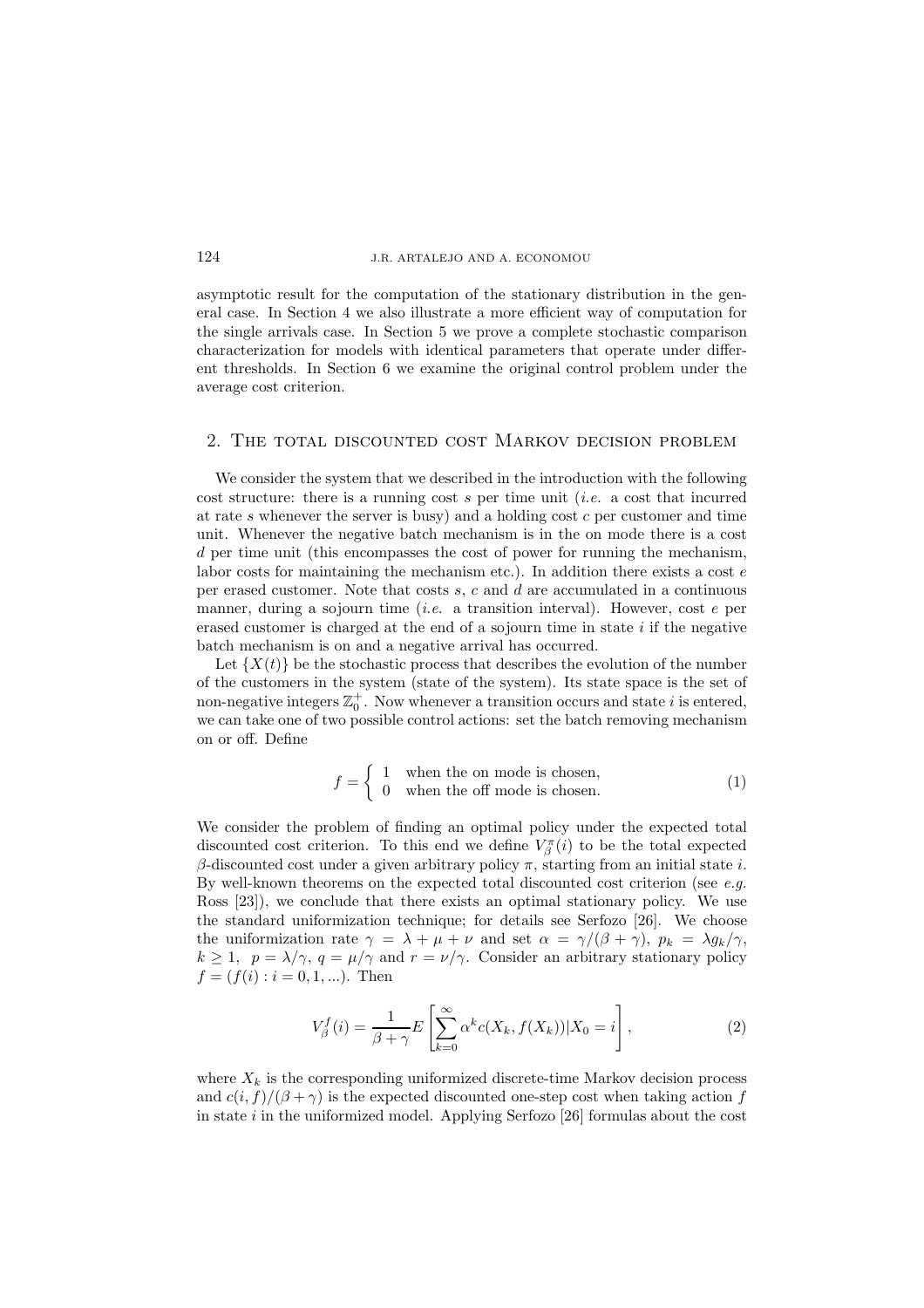structure of the uniformized model we obtain

$$
c(i, f) = \min(i, 1)s + ci + df + \min(i, N)e\nu f.
$$
\n(3)

The transition probabilities of the uniformized discrete-time Markov decision process  $\{X_k\}$  are given by

$$
p_{0j}(f) = \begin{cases} p_k & \text{if } j = k, \ k \ge 1 \\ r + q & \text{if } j = 0, \end{cases}
$$
  
\n
$$
p_{ij}(f) = \begin{cases} p_k & \text{if } j = i + k, \ k \ge 1 \\ r(1 - f) & \text{if } j = i \\ q & \text{if } j = i - 1 \\ rf & \text{if } j = 0, \end{cases}
$$
  
\n
$$
p_{ij}(f) = \begin{cases} p_k & \text{if } j = i + k, \ k \ge 1 \\ r(1 - f) & \text{if } j = i \\ q & \text{if } j = i - 1 \\ rf & \text{if } j = i - N, \end{cases}
$$
  
\n(4)

Therefore the problem reduces to find an optimal policy for the corresponding  $\alpha$ -discounted discrete time model, that is to minimize

$$
E\left[\sum_{k=0}^{\infty} \alpha^k c(X_k, f(X_k))|X_0 = i\right].
$$

The cost function  $c(i, f)$  is unbounded due to its linear dependence on the queue length *i*. However since all costs are non-negative, the standard optimality equation for the total expected discounted cost criterion is applicable (see Ross [22], Sect. 6.4). Let  $V_\alpha(i)$  be the minimum expected  $\alpha$ -discounted cost when the initial state of the process is  $i$ . Then

$$
V_{\alpha}(0) = \alpha \sum_{k=1}^{\infty} p_k V_{\alpha}(k) + \alpha (r + q) V_{\alpha}(0) + \min_{f \in \{0,1\}} [fd],
$$
\n
$$
V_{\alpha}(i) = ci + s + \alpha \sum_{k=1}^{\infty} p_k V_{\alpha}(i + k) + \alpha r V_{\alpha}(i) + \alpha q V_{\alpha}(i - 1)
$$
\n
$$
+ \min_{f \in \{0,1\}} [f(d + i e\nu - \alpha r (V_{\alpha}(i) - V_{\alpha}(0)))], \quad 1 \le i \le N - 1,
$$
\n(6)

$$
V_{\alpha}(i) = ci + s + \alpha \sum_{k=1}^{\infty} p_k V_{\alpha}(i+k) + \alpha r V_{\alpha}(i) + \alpha q V_{\alpha}(i-1) + \min_{f \in \{0,1\}} [f(d + Ne\nu - \alpha r(V_{\alpha}(i) - V_{\alpha}(i-N)))], \quad i \ge N.
$$
 (7)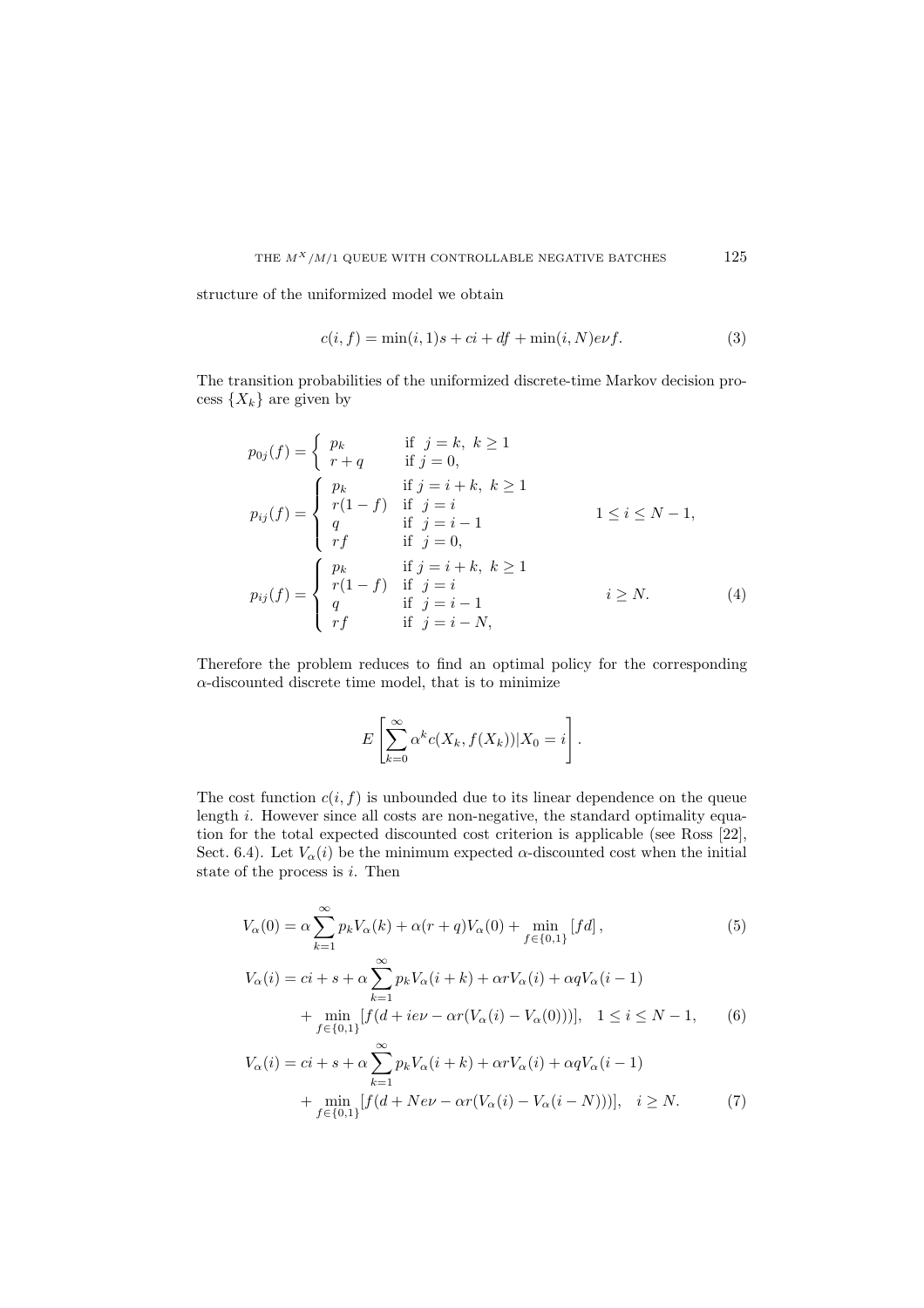Let  $f^*_{\alpha} = (f^*_{\alpha}(i))$  be an optimal stationary policy which attains the minimum in the right side of  $V_{\alpha}(i)$ . Set

$$
\Delta V_{\alpha}(i) = V_{\alpha}(i) - V_{\alpha}((i - N)_{+}) = \begin{cases} V_{\alpha}(i) - V_{\alpha}(0) & \text{if } i \le N - 1 \\ V_{\alpha}(i) - V_{\alpha}(i - N) & \text{if } i \ge N. \end{cases}
$$
 (8)

We can immediately conclude that the optimal control action at state  $i$  is defined by:

$$
f_{\alpha}^*(0) = 0
$$
  
\n
$$
f_{\alpha}^*(i) = 1 \Longleftrightarrow F_{\alpha}(i) < 0, \ i \ge 1,
$$
\n(9)

where

$$
F_{\alpha}(i) = d + \min(i, N)e\nu - \alpha r \Delta V_{\alpha}(i), \ i \ge 0. \tag{10}
$$

We are interested in finding conditions that assure that the optimal policy is of threshold type (also known as control-limit type). A stationary policy  $f^*_\alpha = (f^*_\alpha(i))$ is said to be of threshold type if there exists a number  $i^*_{\alpha}$  (the threshold) such that

$$
f^*_{\alpha}(i) = 1 \Longleftrightarrow i \ge i^*_{\alpha}.
$$

We will use the so-called method of successive approximations of the value function  $V_{\alpha}(i)$ , *i.e.* we consider the sequence of the corresponding finite-horizon versions of the problem. We denote by  $V_{n,\alpha}(i)$  the minimum n-step expected  $\alpha$ discounted cost, starting from state i. Similarly we define  $\Delta V_{n,\alpha}(i) = V_{n,\alpha}(i)$  –  $V_{n,\alpha}((i-N)_+)$  and  $F_{n,\alpha}(i) = d + \min(i,N)e\nu - \alpha r \Delta V_{n,\alpha}(i)$ , for  $i \geq 0$ .

The proofs of this section use inductive arguments and so we need first to establish recursive relations for the quantities  $V_{n,\alpha}(i)$ ,  $\Delta V_{n,\alpha}(i)$  and  $F_{n,\alpha}(i)$ . Denote by

$$
\delta_{ij} = \begin{cases} 1 & \text{if } i = j \\ 0 & \text{if } i \neq j \end{cases}
$$

the Kronecker's symbol. We have:

$$
V_{0,\alpha}(i) = 0, \ i \ge 0,
$$
  
\n
$$
V_{n+1,\alpha}(i) = ci + s(1 - \delta_{i0}) + \alpha \sum_{k=1}^{\infty} p_k V_{n,\alpha}(i+k) + \alpha r V_{n,\alpha}(i)
$$
  
\n
$$
+ \alpha q V_{n,\alpha}((i-1)^+) + \min[d + \min(i, N)e\nu - \alpha r \Delta V_{n,\alpha}(i), 0],
$$
  
\n
$$
i \ge 0, \ n \ge 0.
$$
 (11)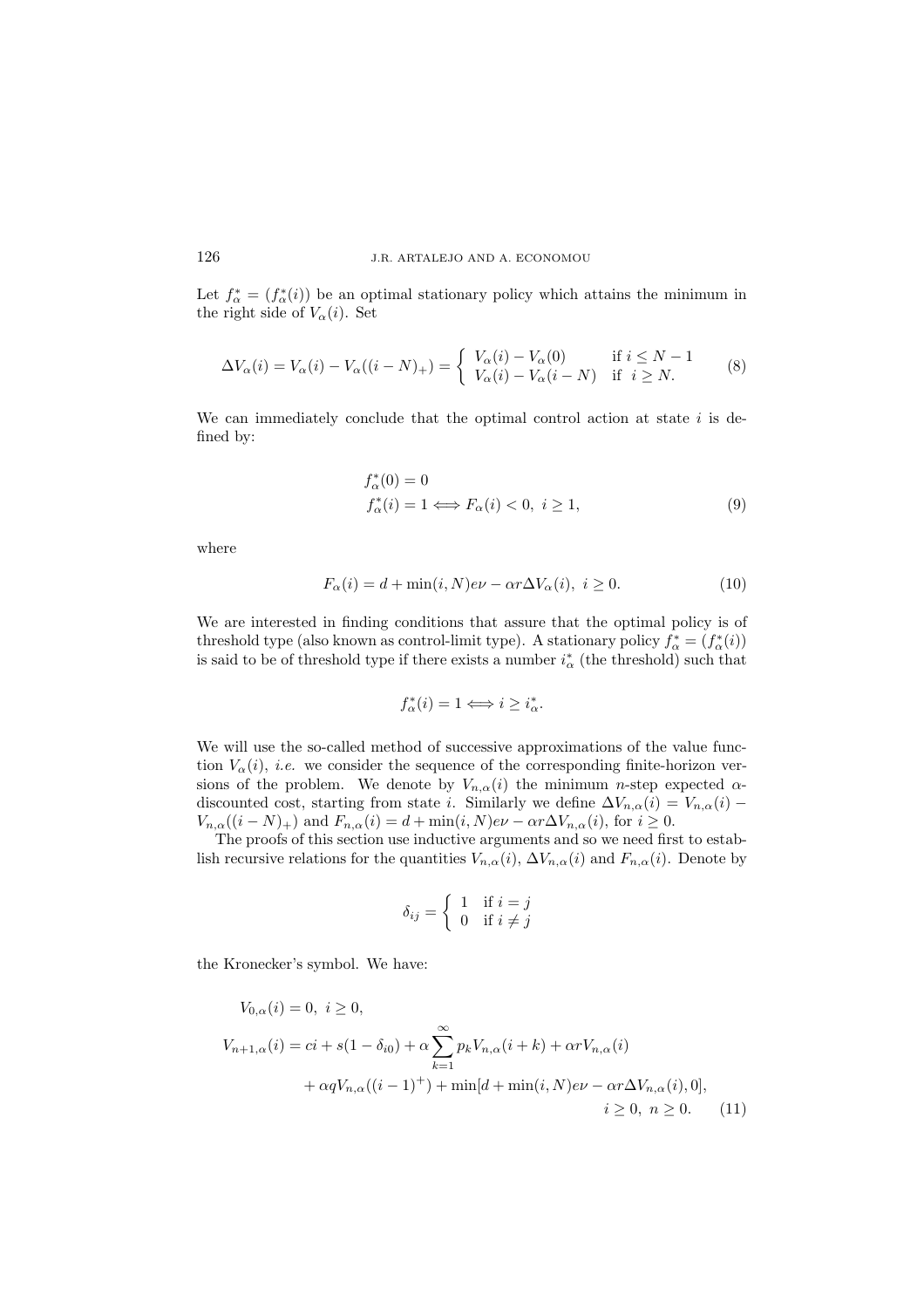For the difference  $V_{n,\alpha}(i+1)-V_{n,\alpha}(i)$  of two successive terms of the value function we obtain the recursion:

$$
V_{0,\alpha}(i+1) - V_{0,\alpha}(i) = 0, \ i \ge 0,
$$
  
\n
$$
V_{n+1,\alpha}(i+1) - V_{n+1,\alpha}(i) = c + s\delta_{i0} + \alpha \sum_{k=1}^{\infty} p_k (V_{n,\alpha}(i+k+1) - V_{n,\alpha}(i+k))
$$
  
\n
$$
+ \alpha r (V_{n,\alpha}(i+1) - V_{n,\alpha}(i)) + \alpha q (V_{n,\alpha}(i) - V_{n,\alpha}((i-1)^+))
$$
  
\n
$$
+ \min[d + \min(i+1, N)e\nu - \alpha r \Delta V_{n,\alpha}(i+1), 0]
$$
  
\n
$$
- \min[d + \min(i, N)e\nu - \alpha r \Delta V_{n,\alpha}(i), 0],
$$
  
\n
$$
i \ge 0, \ n \ge 0.
$$
 (12)

For obtaining recursive relations for the function  $\Delta V_{n,\alpha}$  we should consider two different cases for  $i \leq N-1$  and  $i \geq N$ . We have:

$$
\Delta V_{0,\alpha}(i) = 0, \ i \ge 0,
$$
  
\n
$$
\Delta V_{n+1,\alpha}(i) = ci + s(1 - \delta_{i0}) + \alpha \sum_{k=1}^{\infty} p_k (V_{n,\alpha}(i+k) - V_{n,\alpha}(k))
$$
  
\n
$$
+ \alpha r \Delta V_{n,\alpha}(i) + \alpha q \Delta V_{n,\alpha}((i-1)^+) + \min[d + \min(i, N)e\nu - \alpha r \Delta V_{n,\alpha}(i), 0],
$$
  
\n
$$
i \le N - 1, \ n \ge 0,
$$
\n(13)

$$
\Delta V_{n+1,\alpha}(i) = cN + s\delta_{iN} + \alpha \sum_{k=1}^{\infty} p_k \Delta V_{n,\alpha}(i+k)
$$
  
+  $\alpha r \Delta V_{n,\alpha}(i) + \alpha q \Delta V_{n,\alpha}(i-1) + \min[d + Ne\nu - \alpha r \Delta V_{n,\alpha}(i), 0]$   
-  $\min[d + \min(i - N, N)e\nu - \alpha r \Delta V_{n,\alpha}(i - N), 0],$ 

$$
i \ge N, \ n \ge 0. \tag{14}
$$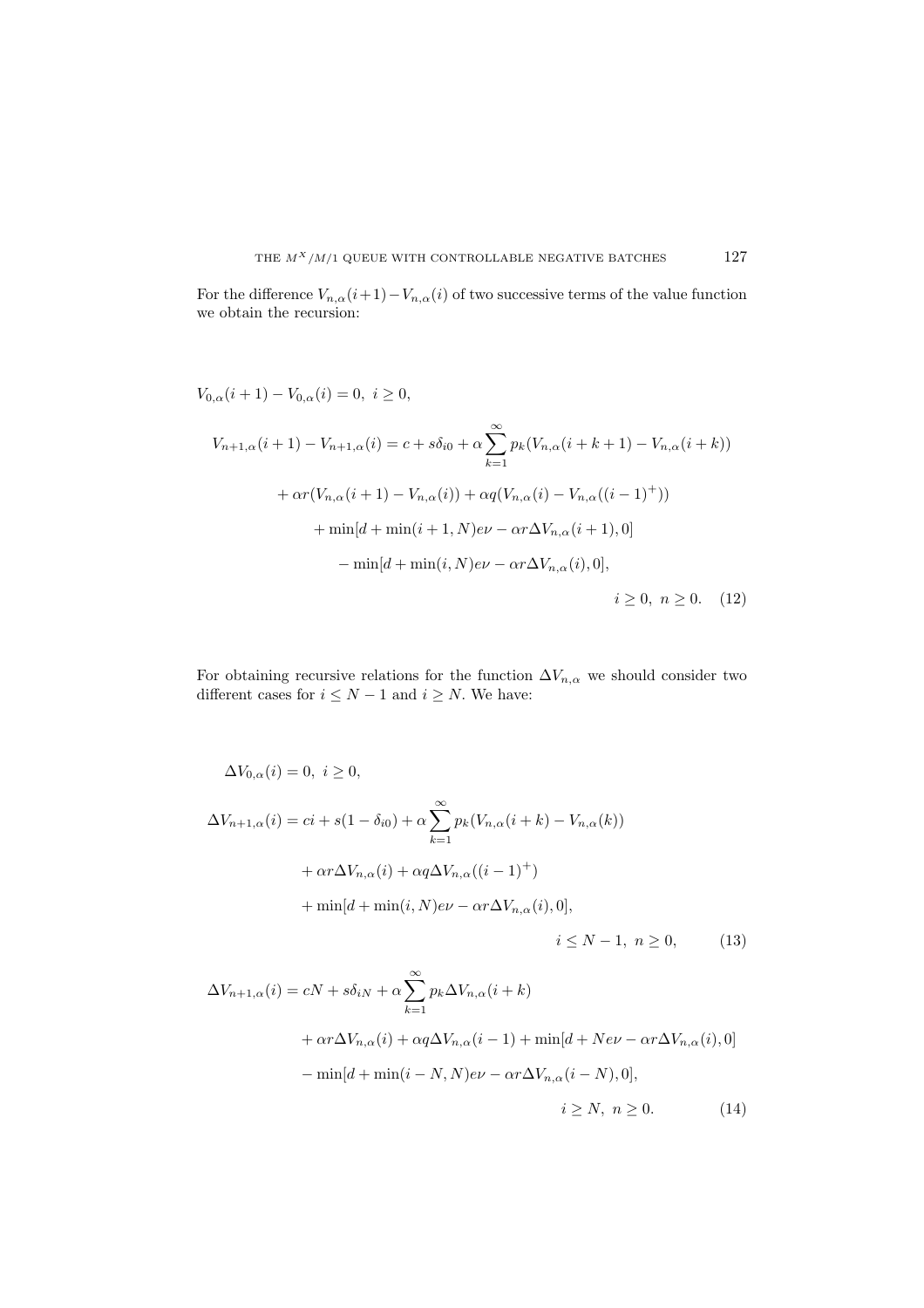Then for the differences  $\Delta V_{n,\alpha}(i+1)-\Delta V_{n,\alpha}(i)$  of successive terms of the function  $\Delta V_{n,\alpha}(i)$  we obtain the recursion:

$$
\Delta V_{0,\alpha}(i+1) - \Delta V_{0,\alpha}(i) = 0, \quad i \ge 0,
$$
  
\n
$$
\Delta V_{n+1,\alpha}(i+1) - \Delta V_{n+1,\alpha}(i) = c + s\delta_{i0} + \alpha \sum_{k=1}^{\infty} p_k (V_{n,\alpha}(i+k+1) - V_{n,\alpha}(i+k))
$$
  
\n
$$
+ \alpha r (\Delta V_{n,\alpha}(i+1) - \Delta V_{n,\alpha}(i))
$$
  
\n
$$
+ \alpha q (\Delta V_{n,\alpha}(i) - \Delta V_{n,\alpha}((i-1)^{+}))
$$
  
\n
$$
+ \min[d + (i+1)e\nu - \alpha r \Delta V_{n,\alpha}(i), 0],
$$
  
\n
$$
i \le N - 1, \quad n \ge 0, \quad (15)
$$

$$
\Delta V_{n+1,\alpha}(i+1) - \Delta V_{n+1,\alpha}(i) = -s\delta_{iN} + \alpha \sum_{k=1}^{\infty} p_k(\Delta V_{n,\alpha}(i+k+1) - \Delta V_{n,\alpha}(i+k))
$$
  
+  $\alpha r(\Delta V_{n,\alpha}(i+1) - \Delta V_{n,\alpha}(i))$   
+  $\alpha q(\Delta V_{n,\alpha}(i) - \Delta V_{n,\alpha}(i-1))$   
+  $[\min[d + N e\nu - \alpha r \Delta V_{n,\alpha}(i+1), 0]$   
-  $\min[d + N e\nu - \alpha r \Delta V_{n,\alpha}(i), 0]]$   
-  $[\min[d + \min(i+1-N, N)e\nu$   
-  $\alpha r \Delta V_{n,\alpha}(i+1-N), 0]$   
-  $\min[d + \min(i-N, N)e\nu - \alpha r \Delta V_{n,\alpha}(i-N), 0]],$   
 $i \ge N, n \ge 0.$  (16)

Since we are interested in monotonicity and non-negativity properties of  $F_{n,\alpha}(i)$ , we will also use the relation

$$
F_{n,\alpha}(i+1) - F_{n,\alpha}(i) = \begin{cases} e\nu - \alpha r(\Delta V_{n,\alpha}(i+1) - \Delta V_{n,\alpha}(i)) & \text{if } i \le N - 1\\ -\alpha r(\Delta V_{n,\alpha}(i+1) - \Delta V_{n,\alpha}(i)) & \text{if } i \ge N \end{cases}
$$
(17)

and the equivalences

$$
F_{n,\alpha}(i+1) \le F_{n,\alpha}(i) \Longleftrightarrow \begin{cases} \Delta V_{n,\alpha}(i+1) - \Delta V_{n,\alpha}(i) \ge \frac{e\nu}{\alpha r} & \text{if } i \le N-1\\ \Delta V_{n,\alpha}(i+1) - \Delta V_{n,\alpha}(i) \ge 0 & \text{if } i \ge N \end{cases}
$$
(18)

and

$$
F_{n,\alpha}(i) \le 0 \Longleftrightarrow \Delta V_{n,\alpha}(i) \ge \frac{d + \min(i, N)e\nu}{\alpha r}.
$$
\n(19)

We will also frequently use the elementary fact that for any  $x, y \in \mathbb{R}$ :

$$
\min(x, 0) - \min(y, 0) \ge \min(x - y, 0). \tag{20}
$$

We are now in position to prove the first proposition that states a monotonicity result about  $V_{n,\alpha}(i)$ .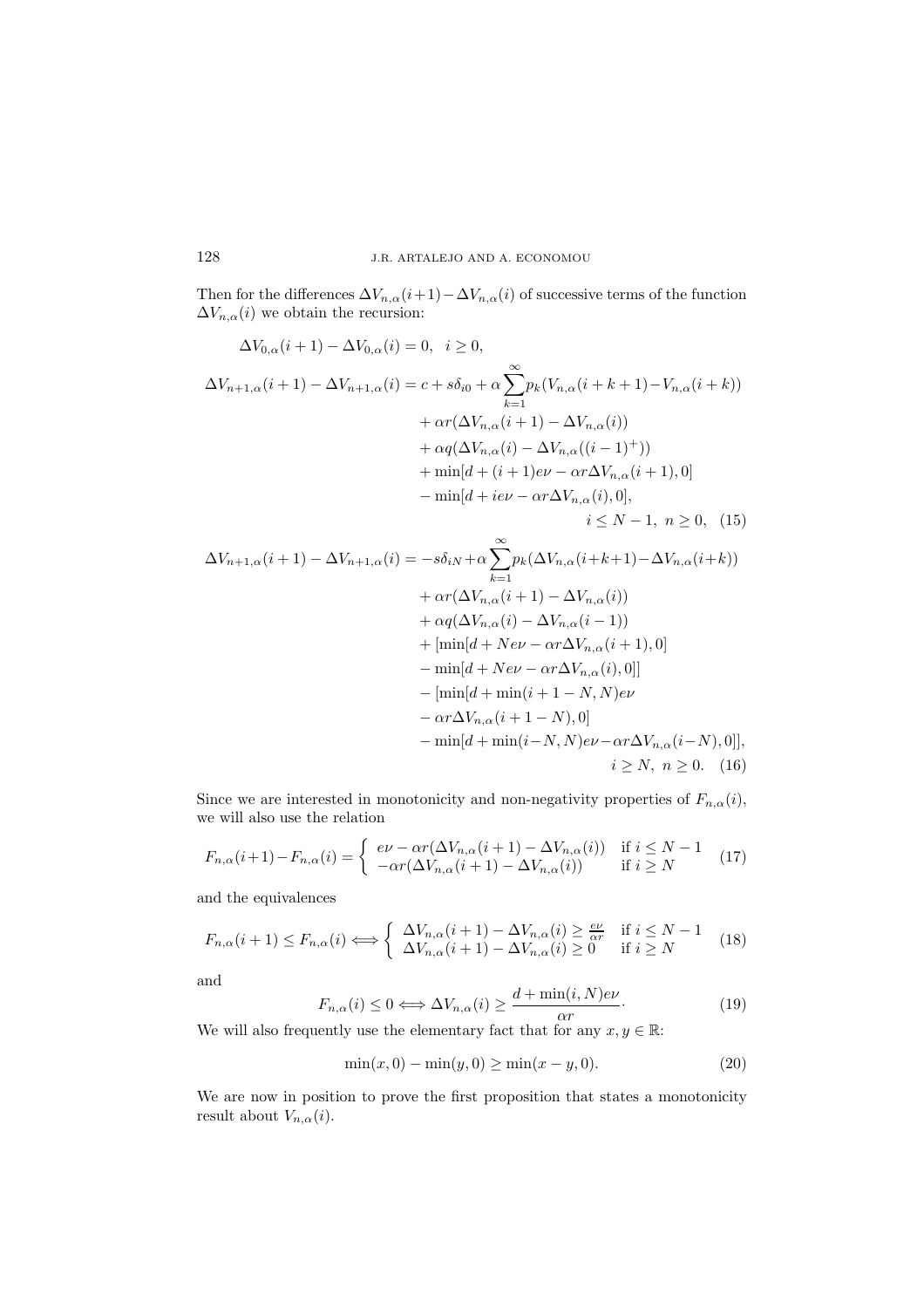**Proposition 1.**  $V_{n,\alpha}(i)$  *is non-decreasing in i, for all*  $n = 0,1,...$ 

*Proof.* We use induction on n. For  $n = 0$  the proposition is true trivially since  $V_{0,\alpha}(i) = 0$  for all  $i \geq 0$ . Suppose that the proposition is true for some fixed n, *i.e.*  $V_{n,\alpha}(i)$  is non-decreasing in *i*. Next we make use of (12) and (20) to get that

$$
V_{n+1,\alpha}(i+1) - V_{n+1,\alpha}(i) \ge c + s\delta_{i0} + \alpha \sum_{k=1}^{\infty} p_k (V_{n,\alpha}(i+k+1) - V_{n,\alpha}(i+k))
$$
  
+  $\alpha r (V_{n,\alpha}(i+1) - V_{n,\alpha}(i)) + \alpha q (V_{n,\alpha}(i) - V_{n,\alpha}((i-1)^+))$   
+  $\min[\min(i+1,N)e\nu - \min(i,N)e\nu$   
-  $\alpha r (\Delta V_{n,\alpha}(i+1) - \Delta V_{n,\alpha}(i)), 0], i \ge 0.$  (21)

We consider two cases. If the minimum on the right hand side of expression (21) is zero then  $V_{n+1,\alpha}(i+1) - V_{n+1,\alpha}(i) \geq 0$  by the inductive hypothesis. In the other case, by replacing  $\Delta V_{n,\alpha}(i)$  by  $V_{n,\alpha}(i) - V_{n,\alpha}((i-N)^+),$  expression (21) is written as

$$
V_{n+1,\alpha}(i+1) - V_{n+1,\alpha}(i) \ge c + s\delta_{i0} + \alpha \sum_{k=1}^{\infty} p_k (V_{n,\alpha}(i+k+1) - V_{n,\alpha}(i+k))
$$
  
+  $\alpha r (V_{n,\alpha}((i+1-N)^+) - V_{n,\alpha}((i-N)^+))$   
+  $\alpha q (V_{n,\alpha}(i) - V_{n,\alpha}((i-1)^+))$   
+  $\min(i+1,N)e\nu - \min(i,N)e\nu,$ 

which is non-negative due to the inductive hypothesis and the inequality  $min(i +$  $1, N$ ) $e\nu$  – min $(i, N)e\nu \geq 0$  which is obviously valid.

Since the method of successive approximations relies on inductive arguments, we need conditions that assure that the properties of the optimal policy (equivalently properties of  $F_{n,\alpha}(i)$  are preserved for the various values of n, as  $n \to \infty$ . We have the following two lemmas:

**Lemma 2.** *If*

$$
e\nu \le \min\left\{\frac{\alpha r(c+s)}{1-\alpha r}, \frac{\alpha rc}{1-\alpha(1-p)}\right\} \tag{22}
$$

*and for some*  $n_0 \geq 1$ ,  $F_{n_0,\alpha}(i)$  *is non-increasing in the domain*  $i \in \{0, ..., N\}$  *then*  $F_{n,\alpha}(i)$  *is non-increasing in the domain*  $i \in \{0, ..., N\}$  *for all*  $n \geq n_0$ .

*Proof.* We use induction on n. By the statement of the lemma we have that for  $n = n_0, F_{n,\alpha}(i)$  is non-increasing in the domain  $i \in \{0, ..., N\}$ . Suppose that it is valid for some fixed  $n \geq n_0$ .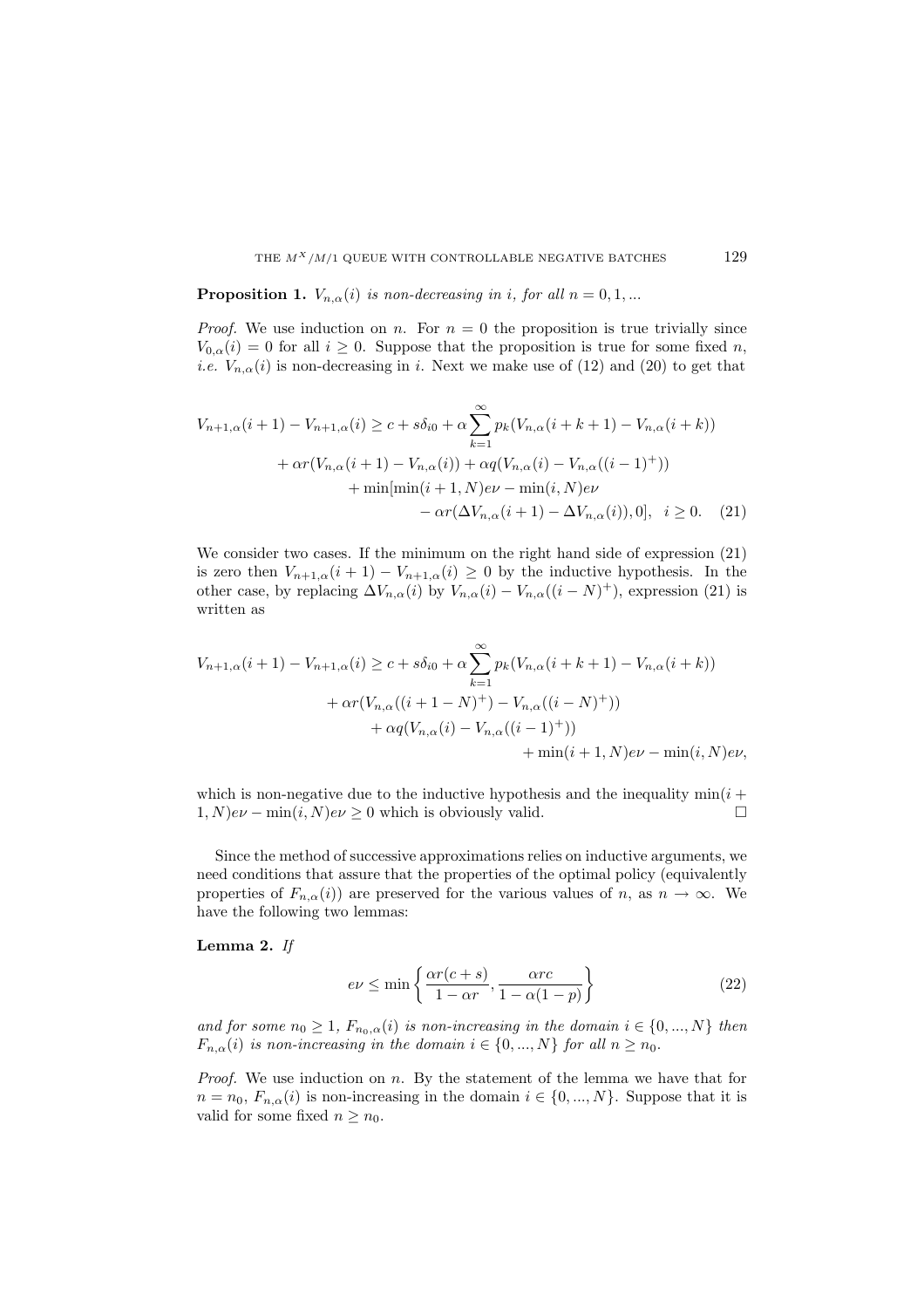Then by (15) we have that for  $i \leq N-1$ 

$$
\Delta V_{n+1,\alpha}(i+1) - \Delta V_{n+1,\alpha}(i) = c + s\delta_{i0} + \alpha \sum_{k=1}^{\infty} p_k (V_{n,\alpha}(i+k+1) - V_{n,\alpha}(i+k)) \n+ \alpha r (\Delta V_{n,\alpha}(i+1) - \Delta V_{n,\alpha}(i)) \n+ \alpha q (\Delta V_{n,\alpha}(i) - \Delta V_{n,\alpha}((i-1)^+)) \n+ \min(F_{n,\alpha}(i+1), 0) - \min(F_{n,\alpha}(i), 0).
$$
\n(23)

Note that  $\sum_{k=1}^{\infty} p_k(V_{n,\alpha}(i + k + 1) - V_{n,\alpha}(i + k)) \ge 0$  because of Proposition 1. Moreover, using (20) we have

$$
\min(F_{n,\alpha}(i+1),0) - \min(F_{n,\alpha}(i),0) \ge \min(F_{n,\alpha}(i+1) - F_{n,\alpha}(i),0)
$$
  
=  $F_{n,\alpha}(i+1) - F_{n,\alpha}(i)$   
=  $e\nu - \alpha r(\Delta V_{n,\alpha}(i+1) - \Delta V_{n,\alpha}(i)),$ 

because of the inductive hypothesis and (17). We consider two cases: **Case I**:  $1 \leq i \leq N - 1$ . Then (23) implies that

$$
\Delta V_{n+1,\alpha}(i+1) - \Delta V_{n+1,\alpha}(i) \ge c + \alpha r(\Delta V_{n,\alpha}(i+1) - \Delta V_{n,\alpha}(i)) + \alpha q(\Delta V_{n,\alpha}(i) - \Delta V_{n,\alpha}((i-1)^+)) + e\nu - \alpha r(\Delta V_{n,\alpha}(i+1) - \Delta V_{n,\alpha}(i)) \ge c + \alpha q \frac{e\nu}{\alpha r} + e\nu,
$$

where the last inequality results from the inductive hypothesis and (18). By the Condition (22)  $\left(e\nu \leq \frac{\alpha r}{1-\alpha(1-p)}\right)$  we obtain  $\Delta V_{n+1,\alpha}(i+1) - \Delta V_{n+1,\alpha}(i) \geq \frac{e\nu}{\alpha r}$ . But now (18) implies that  $F_{n+1,\alpha}(i+1) \leq F_{n+1,\alpha}(i)$ .

**Case II:**  $i = 0$ . In that case  $\Delta V_{n+1,\alpha}(i) = 0$  and therefore

$$
\Delta V_{n+1,\alpha}(1) - \Delta V_{n+1,\alpha}(0) \ge c + s + \alpha r \Delta V_{n,\alpha}(1) + (e\nu - \alpha r \Delta V_{n,\alpha}(1))
$$
  
= c + s + e\nu.

By the Condition (22)  $(e\nu \leq \frac{\alpha r(c+s)}{1-\alpha r})$  and (17) we easily find that  $F_{n+1,\alpha}(1) \leq$  $F_{n+1,\alpha}(0)$ .

**Lemma 3.** *If*

$$
d + Ne\nu \le \min\left\{\frac{\alpha r c N}{1 - \alpha}, \frac{\alpha r (c N + s)}{1 - \alpha (1 - q)}\right\} \tag{24}
$$

and for some  $n_0 \geq 1$ ,  $F_{n_0,\alpha}(i) \leq 0$  for  $i \geq N$  then for all  $n \geq n_0$  we have  $F_{n,\alpha}(i) \leq 0$  for  $i \geq N$ .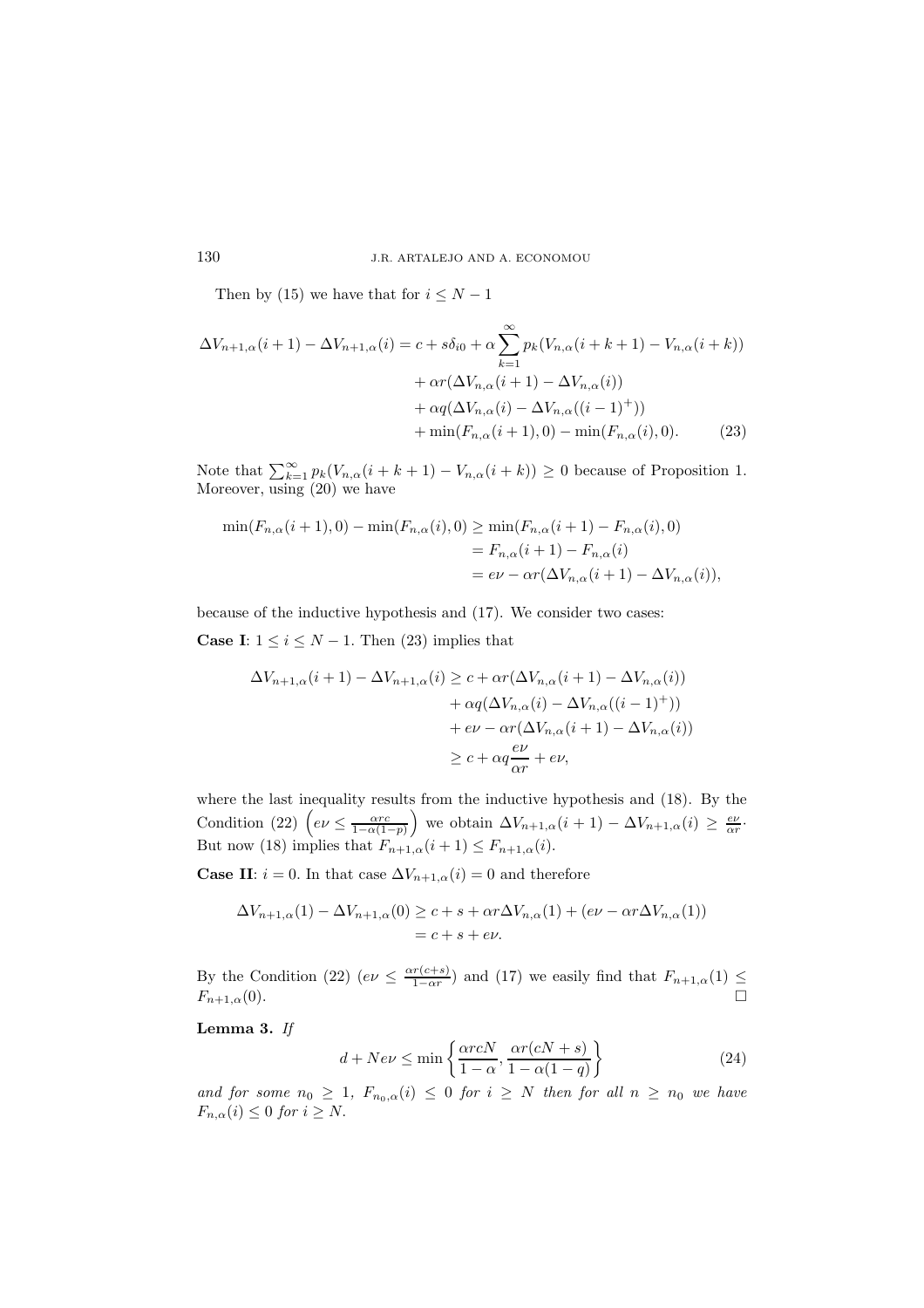*Proof.* We use induction on n. By the statement of the lemma we have the result for  $n = n_0$ . Assume that it is valid for some  $n \geq n_0$ . Then by (14) we have

$$
\Delta V_{n+1,\alpha}(N) = cN + s + \alpha \sum_{k=1}^{\infty} p_k \Delta V_{n,\alpha}(N+k) + \alpha r \Delta V_{n,\alpha}(N)
$$

$$
+ \alpha q \Delta V_{n,\alpha}(N-1) + \min(F_{n,\alpha}(N),0) - \min(F_{n,\alpha}(0),0). \quad (25)
$$

But  $\Delta V_{n,\alpha}(N+k) \ge (d + N e \nu)/\alpha r$ ,  $k = 1, 2, ...$  by the inductive hypothesis and (19). Moreover the inductive hypothesis implies that  $min(F_{n,\alpha}(N), 0)$  $F_{n,\alpha}(N) = d + Ne\nu - \alpha r \Delta V_{n,\alpha}(N)$ . We have also that  $\min(F_{n,\alpha}(0),0) = 0$  and by Proposition 1 that  $\alpha q \Delta V_{n,\alpha}(N-1) \geq 0$ . Therefore (25) implies that

$$
\Delta V_{n+1,\alpha}(N) \ge cN + s + \alpha \sum_{k=1}^{\infty} p_k \frac{d + Ne\nu}{\alpha r} + d + Ne\nu.
$$
 (26)

By the Condition (24)  $\left(d + Neu \leq \frac{\alpha r(cN+s)}{1-\alpha(1-q)}\right)$  we obtain

$$
\Delta V_{n+1,\alpha}(N) \ge \frac{d + Ne\nu}{\alpha r}.\tag{27}
$$

Now (19) and (27) imply that  $F_{n+1,\alpha}(N) \leq 0$ .

We now analyse  $F_{n+1,\alpha}(i)$  for  $i \geq N+1$ . Using (14) we have

$$
\Delta V_{n+1,\alpha}(i) = cN + \alpha \sum_{k=1}^{\infty} p_k \Delta V_{n,\alpha}(i+k) + \alpha r \Delta V_{n,\alpha}(i) + \alpha q \Delta V_{n,\alpha}(i-1) + \min(F_{n,\alpha}(i),0) - \min(F_{n,\alpha}(i-N),0). \quad (28)
$$

But  $\Delta V_{n,\alpha}(i-1) \geq (d + N e \nu)/\alpha r$  and  $\Delta V_{n,\alpha}(i+k) \geq (d + N e \nu)/\alpha r$ ,  $k = 1, 2, ...,$ by the inductive hypothesis and (19). Moreover  $min(F_{n,\alpha}(i), 0) = F_{n,\alpha}(i) = d +$  $Nev - \alpha r \Delta V_{n,\alpha}(i)$  by the inductive hypothesis and  $-\min(F_{n,\alpha}(i-N),0) \geq 0$ . Then, using Condition (24)  $\left(d + Ne\nu \leq \frac{\alpha r cN}{1-\alpha}\right)$ , (28) implies that

$$
\Delta V_{n+1,\alpha}(i) \ge cN + \alpha \sum_{k=1}^{\infty} p_k \frac{d + Ne\nu}{\alpha r} + \alpha q \frac{d + Ne\nu}{\alpha r} + d + Ne\nu
$$

$$
= cN + \frac{d + Ne\nu}{r} \ge \frac{d + Ne\nu}{\alpha r}.
$$

Then by (19) we obtain that  $F_{n+1,\alpha}(i) \leq 0, i \geq N+1$ .

The conditions of Lemma 2 establish the monotonicity of  $F_{\alpha}(i)$  in the domain  $i \in \{0, ..., N\}$ . In contrast the conditions of Lemma 3 imply the non-positivity of  $F_{\alpha}(i)$  in the domain  $i \in \{N, N+1, ...\}$ . By combining Lemmas 2 and 3 we obtain the following.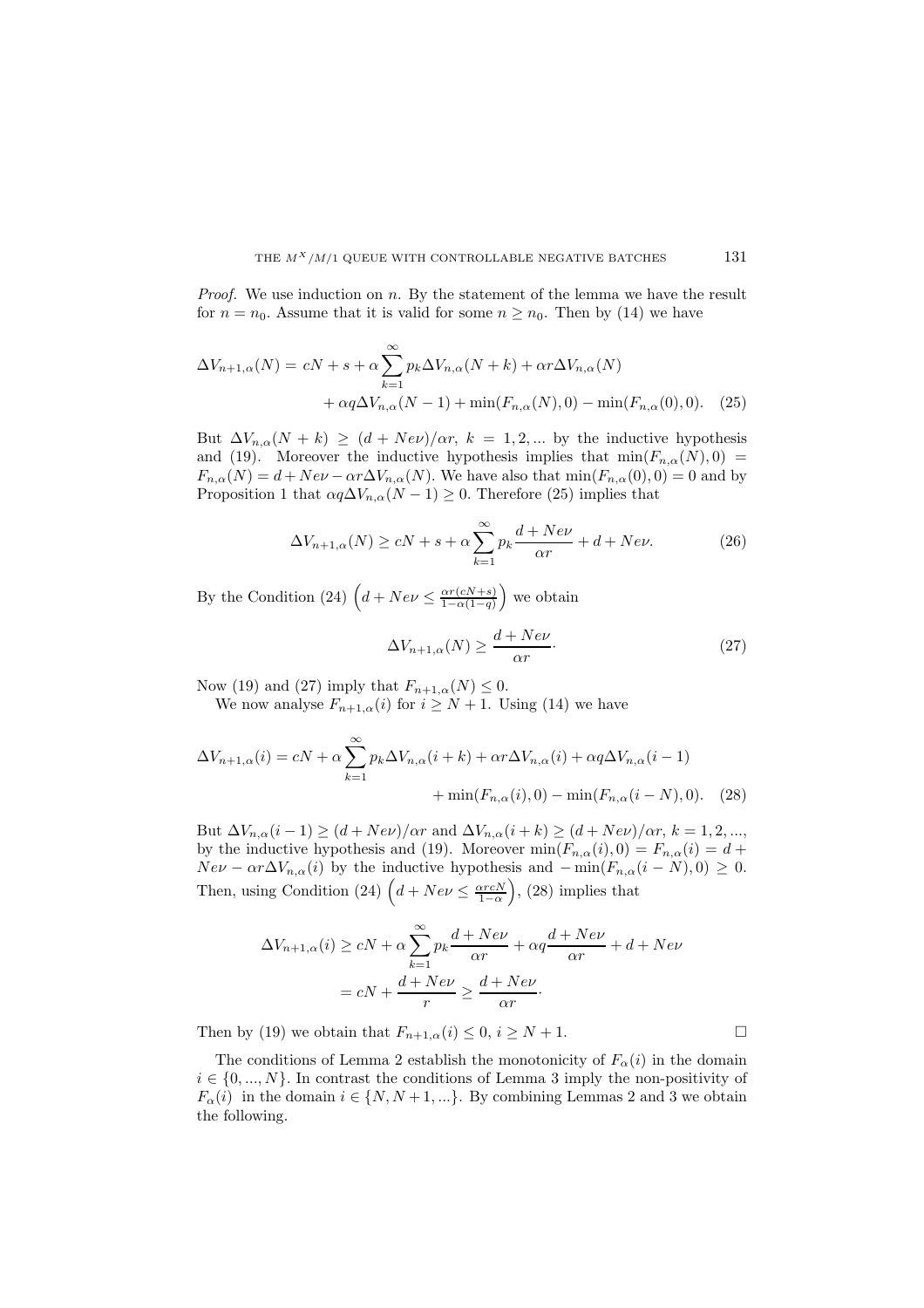**Corollary 4.** *If the Condition (22) holds and the strict inequality is given in Condition (24), and for some*  $n_0 \geq 1$  *we have that*  $F_{n_0,\alpha}(i)$  *is non-increasing in the domain*  $i \in \{0, ..., N\}$  *and*  $F_{n_0,\alpha}(i) \leq 0$  *for*  $i \geq N$  *then* 

$$
F_{\alpha}(N) \le F_{\alpha}(N-1) \le \dots \le F_{\alpha}(1) \le F_{\alpha}(0) \tag{29}
$$

*and*

$$
F_{\alpha}(i) < 0, \quad i \ge N. \tag{30}
$$

*Proof.* The conditions of Lemmas 2 and 3 are valid, so we conclude that for all  $n \geq n_0$   $F_{n,\alpha}(i)$  is non-increasing in the domain  $i \in \{0, ..., N\}$  and  $F_{n,\alpha}(i) \leq 0$ , for  $i \geq N$ . It is also known that  $V_{n,\alpha}(i) \longrightarrow V_{\alpha}(i)$  as  $n \longrightarrow \infty$ ; hence we also obtain that  $\Delta V_{n,\alpha}(i) \longrightarrow \Delta V_{\alpha}(i)$  and  $F_{n,\alpha}(i) \longrightarrow F_{\alpha}(i)$  as  $n \longrightarrow \infty$  and we obtain (29) and  $F_{\alpha}(i) \leq 0$  for  $i \geq N$ . To obtain (30) we have to prove that  $F_{\alpha}(i) \neq 0$  for  $i > N$ .

To a contradiction, suppose there exists an  $\tilde{i} \geq N$  such that  $F_{\alpha}(\tilde{i}) = 0$ , or equivalently  $\Delta V_{\alpha}(\tilde{i})=(d+Ne\nu)/\alpha r$ . Then we observe that

$$
\frac{d + Ne\nu}{\alpha r} = \Delta V_{\alpha}(\tilde{\imath}) = cN + s\delta_{iN} + \alpha \sum_{k=1}^{\infty} p_k \Delta V_{\alpha}(\tilde{\imath} + k) + \alpha r \Delta V_{\alpha}(\tilde{\imath})
$$

$$
+ \alpha q \Delta V_{\alpha}(\tilde{\imath} - 1) + \min(d + Ne\nu - \alpha r \Delta V_{\alpha}(\tilde{\imath}), 0)
$$

$$
- \min(d + \min(\tilde{\imath} - N, N)e\nu - \alpha r \Delta V_{\alpha}(\tilde{\imath} - N), 0).
$$

But  $d+Ne\nu-\alpha r\Delta V_{\alpha}(\tilde{i})=0$  and  $-\min(d+\min(\tilde{i}-N,N)e\nu-\alpha r\Delta V_{\alpha}(\tilde{i}-N),0)\geq 0$ , so we obtain

$$
\frac{d + Ne\nu}{\alpha r} \ge cN + s\delta_{iN} + \alpha \sum_{k=1}^{\infty} p_k \Delta V_{\alpha}(\tilde{i} + k) + d + Ne\nu + \alpha q \Delta V_{\alpha}(\tilde{i} - 1). \tag{31}
$$

We distinguish the following two cases:

**Case I**:  $\tilde{i} = N$ . Then (31) and Condition (24)  $\left(d + Ne\nu < \frac{\alpha r(cN+s)}{1-\alpha(1-q)}\right)$  imply that

$$
\frac{d + Ne\nu}{\alpha r} \ge cN + s + \alpha \sum_{k=1}^{\infty} p_k \frac{d + Ne\nu}{\alpha r} + d + Ne\nu > \frac{d + Ne\nu}{\alpha r},
$$

a contradiction.

**Case II:**  $\tilde{i} \ge N+1$ . Then, similarly to case I, (31) and Condition (24)  $(d+Ne\nu <$  $\frac{\alpha r c N}{1-\alpha}$  imply that

$$
\frac{d + Ne\nu}{\alpha r} \ge cN + \alpha \sum_{k=1}^{\infty} p_k \frac{d + Ne\nu}{\alpha r} + d + Ne\nu + \alpha q \frac{d + Ne\nu}{\alpha r} > \frac{d + Ne\nu}{\alpha r},
$$

a contradiction.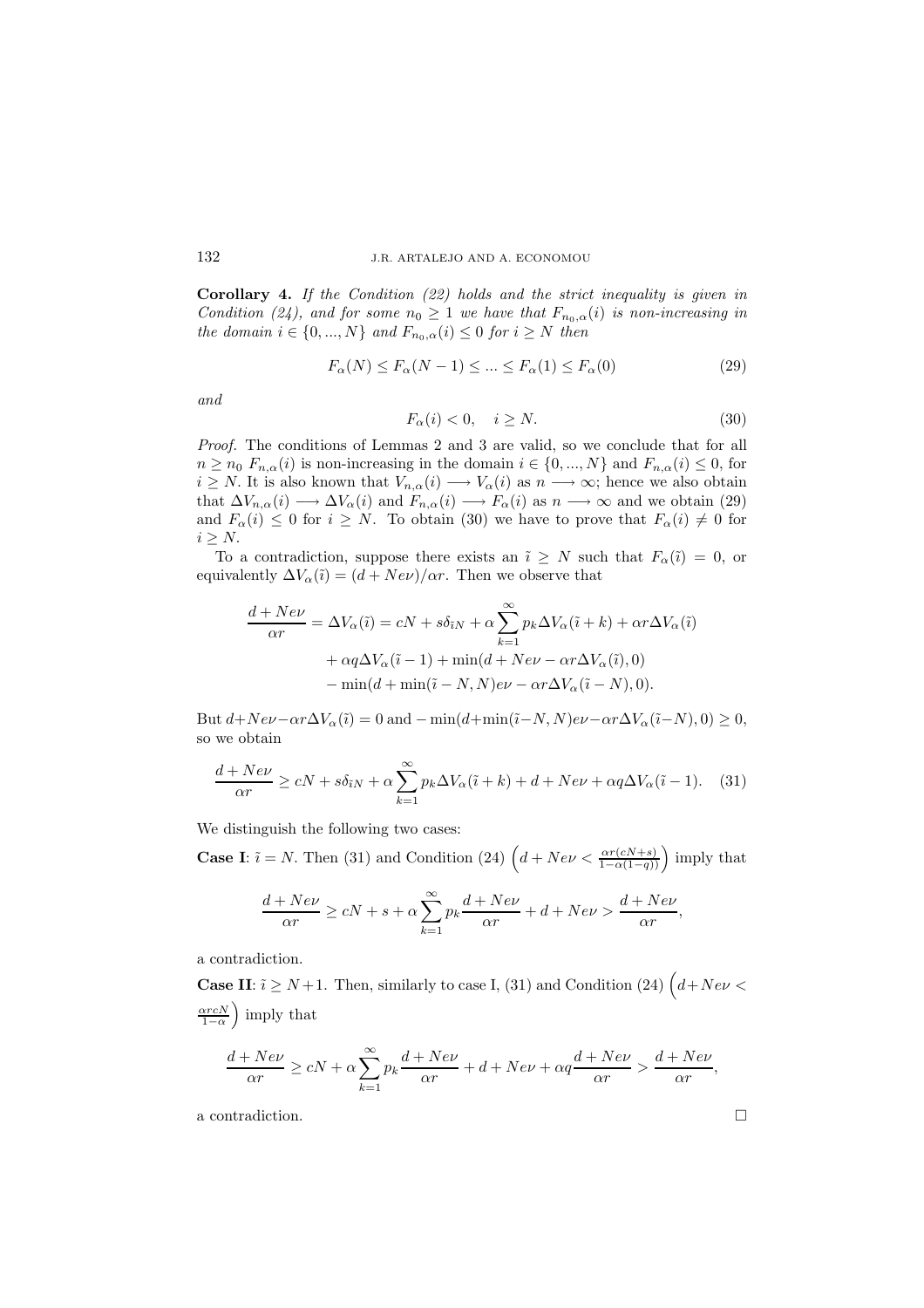We are now in position to prove the following.

**Theorem 5.** *Under the infinite horizon total discounted cost criterion and the condition*

$$
d \le N(\alpha rc - e\nu) \tag{32}
$$

*there exists a threshold type optimal stationary policy of the form*

$$
f_{\alpha}^*(i) = 1 \Longleftrightarrow i \ge i_{\alpha}^*,\tag{33}
$$

where  $i^*_\alpha \in \{1,...,N\}$ 

*Proof.* We first consider the one-step  $\alpha$ -discounted problem. We have that

$$
V_{1,\alpha}(i) = ci + s(1 - \delta_{i0}),
$$
  
\n
$$
\Delta V_{1,\alpha}(i) = \begin{cases} ci + s(1 - \delta_{i0}) & \text{if } i \le N - 1 \\ cN + s\delta_{iN} & \text{if } i \ge N \end{cases}
$$

and we obtain that

$$
F_{1,\alpha}(0) = d,
$$
  
\n
$$
F_{1,\alpha}(i) = d + i e \nu - \alpha r (ci + s), \ 1 \le i \le N,
$$
  
\n
$$
F_{1,\alpha}(i) = d + N e \nu - \alpha r c N, \ i \ge N + 1.
$$
\n(34)

The Condition (32) implies that  $\alpha rc - ev \geq 0$  so  $F_{1,\alpha}(i)$  is non-increasing in the domain  $i \in \{0, ..., N\}$  and that  $F_{1,\alpha}(i) \leq 0$  for  $i \geq N$ . Therefore we have the desired properties for the function  $F_{n_0,\alpha}(i)$  of Corollary 4, for  $n_0 = 1$ . Note also that

$$
(1 - \alpha r)e\nu < e\nu \le \alpha rc \le \alpha r(c + s) \Longrightarrow e\nu < \frac{\alpha r(c + s)}{1 - \alpha r},
$$

$$
(1 - \alpha(1 - p))e\nu < e\nu \le \alpha rc \Longrightarrow e\nu < \frac{\alpha rc}{1 - \alpha(1 - p)}
$$

*i.e.* (22) holds. Similarly we have

$$
(d + Ne\nu)(1 - \alpha) < d + Ne\nu \leq \alpha rcN \implies d + Ne\nu < \frac{\alpha rcN}{1 - \alpha},
$$
\n
$$
(d + Ne\nu)(1 - \alpha(1 - q)) < d + Ne\nu \leq \alpha r(cN + s) \implies d + Ne\nu < \frac{\alpha r(cN + s)}{1 - \alpha(1 - q)},
$$

and we conclude that (24) holds and the inequality is strict. Therefore Corollary 4 is applicable and we conclude that (29) and (30) hold. Moreover  $F_{\alpha}(0) = d \ge 0$ and  $F_{\alpha}(N) < 0$  so we conclude that there exists  $i_{\alpha}^* \in \{1, ..., N\}$  such that

$$
F_{\alpha}(i) = \begin{cases} \geq 0 & \text{for } i = 0, ..., i_{\alpha}^{*} - 1 \\ < 0 & \text{for } i = i_{\alpha}^{*}, i_{\alpha}^{*} + 1, ... \end{cases}
$$

and the optimal policy is of the form  $(33)$ .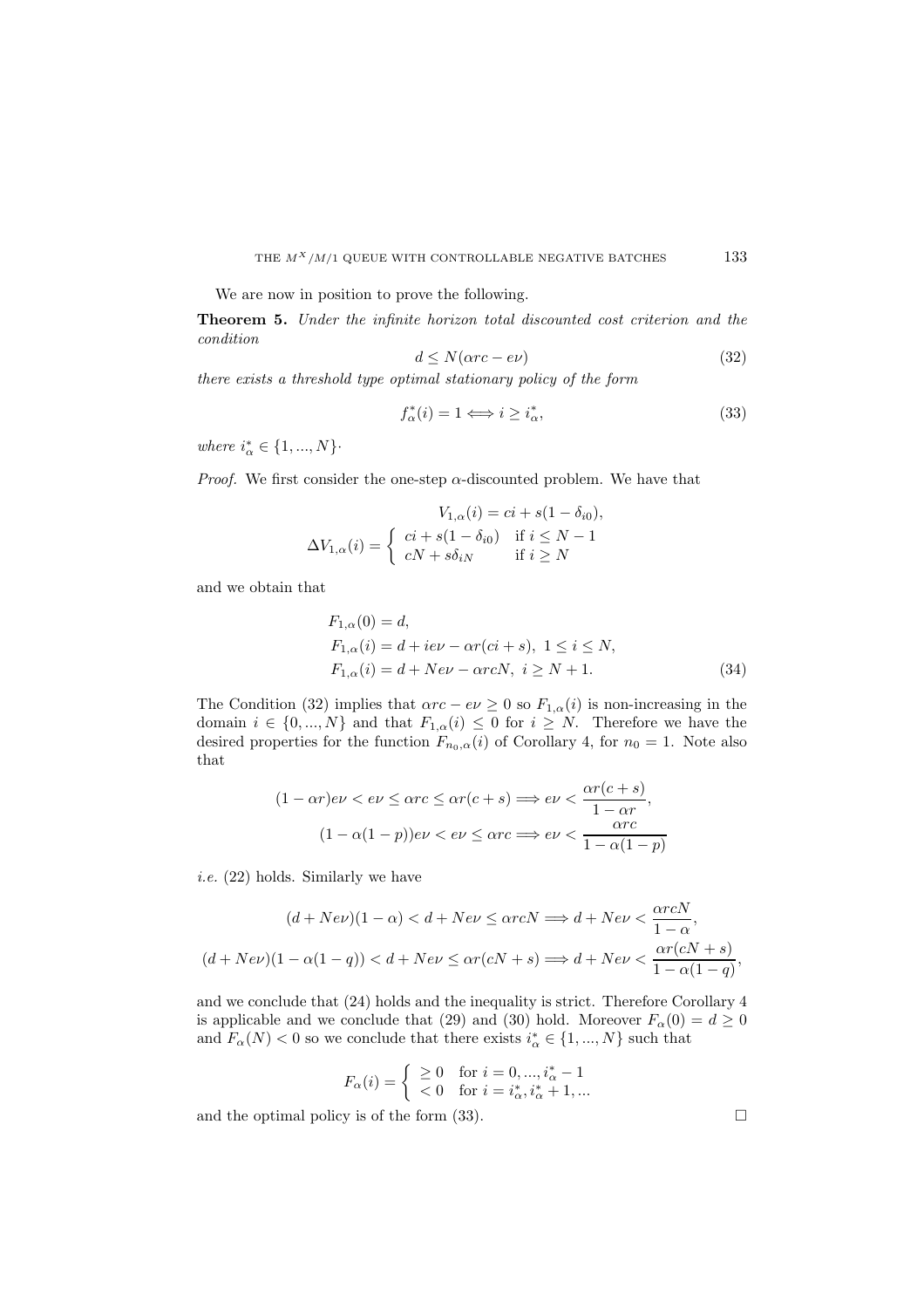**Remark 6.** A careful examination of Lemmas 2 and 3 and the proof of Theorem 5 reveals that the Condition (32) is sufficient for having

$$
F_{n,\alpha}(N) \le F_{n,\alpha}(N-1) \le \dots \le F_{n,\alpha}(1) \le F_{n,\alpha}(0)
$$
\n(35)

$$
F_{n,\alpha}(i) \le 0, \quad i \ge N,\tag{36}
$$

for all  $n \geq 1$ . On the other hand, if (35) and (36) hold for all  $n \geq 1$ , we have in particular  $F_{1,\alpha}(N+1) \leq 0$  which implies (32). Thus, Condition (32) is necessary and sufficient for the validity of (35) and (36) for all  $n \geq 1$ . This shows that Condition (32) is in some sense minimal and cannot be weakened if ones uses the method of successive approximations for deriving the above structural properties of the optimal function.

**Remark 7.** Another approach that seems more natural at first glance than ours is to try to find conditions that imply that  $F_{n,\alpha}(i)$  is non-increasing in the domain  $i \in \{0, 1, ...\}$  for all  $n \geq 1$ . In the classical control problems in queueing (*e.g.*)  $M/M/1$  queue with controlled service rate,  $M/M/1$  queue with controlled arrival rate, routing in a two station network etc.) that are summarized in Bertsekas [2] a similar argument is used. However, in the framework of the present model this approach does not work. The reason is that the function  $F_{1,\alpha}(i)$  is not monotone as it readily seen by (34):

$$
F_{1,\alpha}(0) \ge F_{1,\alpha}(1) \ge \dots \ge F_{1,\alpha}(N) \le F_{1,\alpha}(N+1) = F_{1,\alpha}(N+2) = \dots
$$

This singularity at  $i = N$  for  $n = 1$  is transferred to greater  $n's$  and destroys completely the monotonicity behavior of  $F_{n,q}(i)$  for  $i > N$ . This is why it is needed to handle differently the cases  $i \leq N$  and  $i \geq N$  in the lines of Lemmas 2 and 3.

In the case where  $s = 0$  this singularity disappears and we can prove that  $F_{n,\alpha}(i)$  is non-increasing in i for all  $n \geq 1$ , under the condition  $e\nu - \alpha rc \leq 0$ .

Theorem 5 assures that for sufficiently small  $d$  the optimal policy is of threshold type. On the other extreme, that is when d becomes large, we have that the trivial off-policy is optimal.

#### **Theorem 8.** *If*

$$
d \ge \frac{\alpha r(cN + s)}{1 - \alpha} \tag{37}
$$

*then*  $F_{n,\alpha}(i) \geq 0$  *and*  $\Delta V_{n,\alpha}(i) \leq \frac{d}{\alpha r}$ , *for*  $i \geq 0$ ,  $n \geq 0$ . *Hence the trivial off-policy*  $f^*_{\alpha}(i) = 0, i \geq 0$ , *is optimal.* 

*Proof.* By (34) we have that  $F_{1,\alpha}(i) \geq d - \alpha r(cN + s)$  and  $\Delta V_{1,\alpha}(i) \leq cN + s$ , for  $i \geq 0$ . Using Condition (37) we can easily see that  $F_{1,\alpha}(i) \geq 0$ , and  $\Delta V_{1,\alpha}(i) \leq$  $d/\alpha r$ , for  $i \geq 0$ , *i.e.* the result is valid for  $n = 1$ . Suppose that it is valid for some  $n \geq 1$ , *i.e.*  $F_{n,\alpha}(i) \geq 0$ , and  $\Delta V_{n,\alpha}(i) \leq d/\alpha r$ , for  $i \geq 0$ . We analyse the case for  $n+1$ .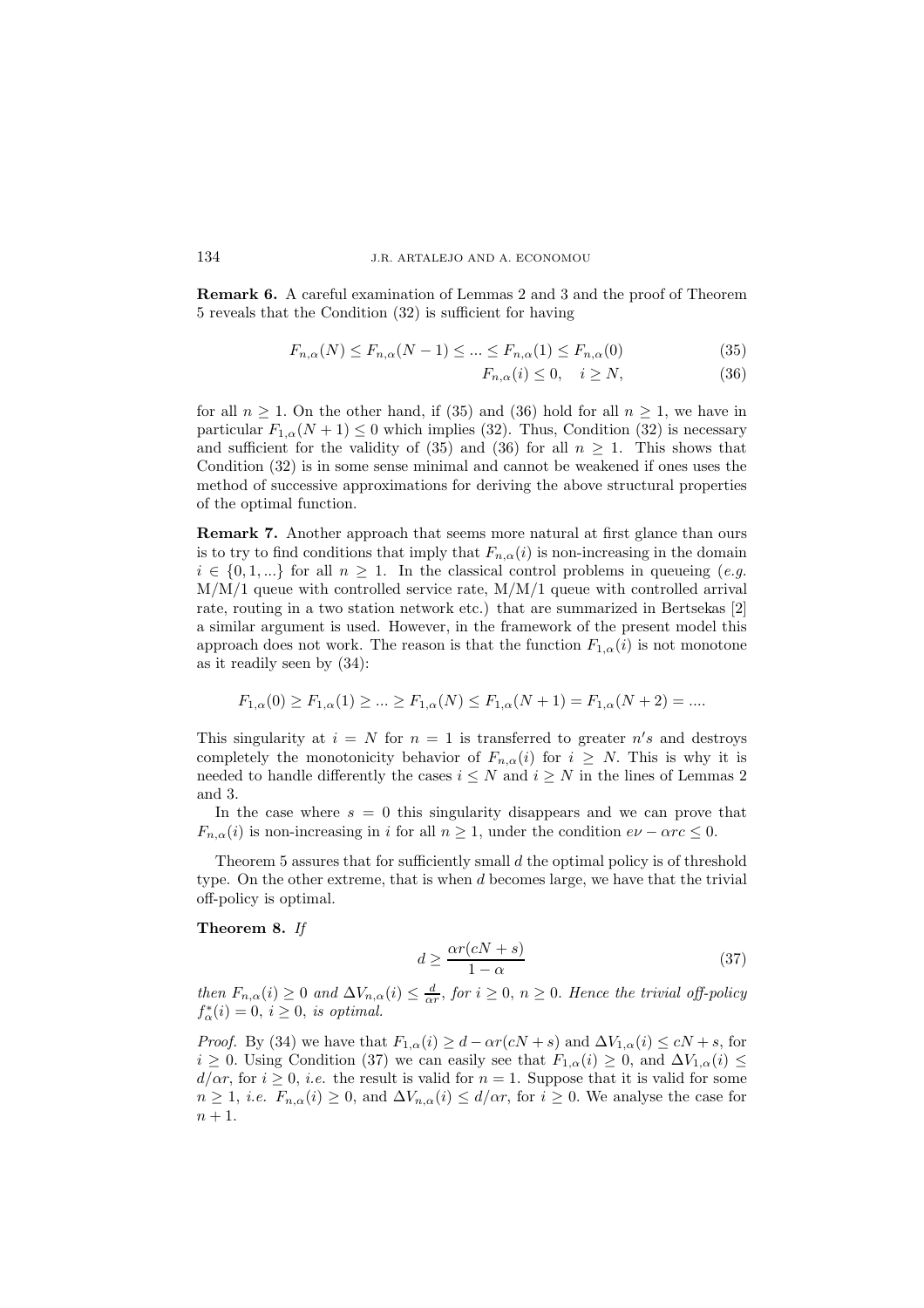**Case I**:  $i \leq N - 1$ . By (13) we have that

$$
\Delta V_{n+1,\alpha}(i) = ci + s(1 - \delta_{i0}) + \alpha \sum_{k=1}^{\infty} p_k (V_{n,\alpha}(i+k) - V_{n,\alpha}(k))
$$

$$
+ \alpha r \Delta V_{n,\alpha}(i) + \alpha q \Delta V_{n,\alpha}((i-1)^+) + \min(F_{n,\alpha}(i), 0), \quad i \le N - 1.
$$
 (38)

Note that because of Proposition 1 we have that

$$
V_{n,\alpha}(i+k) - V_{n,\alpha}(k) \le V_{n,\alpha}(i+k) - V_{n,\alpha}((i+k-N)^+) = \Delta V_{n,\alpha}(i+k)
$$

and by the inductive hypothesis  $\Delta V_{n,\alpha}(i) \leq \frac{d}{\alpha r} \leq \frac{d + Ne\nu}{\alpha r}$  and  $\min(F_{n,\alpha}(i), 0) = 0$ . Hence (37) and (38) imply that

$$
\Delta V_{n+1,\alpha}(i) \le cN + s + \alpha \left(\sum_{k=1}^{\infty} p_k + r + q\right) \frac{d}{\alpha r}
$$

$$
= cN + s + \frac{d}{r} \le \frac{d}{\alpha r},
$$

and we obtain  $\Delta V_{n+1,\alpha}(i) \leq \frac{d + \min(i,N) e \nu}{\alpha r}$ , *i.e.*  $F_{n+1,\alpha}(i) \geq 0$ . **Case II:**  $i \geq N$ . By (14) we have that

$$
\Delta V_{n+1,\alpha}(i) = cN + s\delta_{iN} + \alpha \sum_{k=1}^{\infty} p_k \Delta V_{n,\alpha}(i+k) + \alpha r \Delta V_{n,\alpha}(i)
$$

$$
+ \alpha q \Delta V_{n,\alpha}(i-1) + \min(F_{n,\alpha}(i), 0)
$$

$$
- \min(F_{n,\alpha}(i-N), 0), \quad i \ge N.
$$

But by the inductive hypothesis and the Condition (37) we obtain as in Case I that  $\Delta V_{n+1,\alpha}(i) \leq \frac{d}{\alpha r}$  so  $F_{n+1,\alpha}(i) \geq 0$ .

# 3. Model stability and stationary distribution

In this section we study the stability (*i.e.* the positive recurrence) of a model that operates under a given threshold policy and its stationary distribution. Let  $i^*$ be the given threshold. Then the infinitesimal rates  $q_{ij}$  of the process  $\{X(t)\}\$  that describes the evolution of the number of customers in the system are given by

$$
q(i,j) = \begin{cases} \lambda g_{j-i} & \text{if } i \geq 0, \ j \geq i+1\\ \mu & \text{if } i \geq 1, \ j = i-1\\ \nu & \text{if } i \geq i^*, \ j = (i-N)^+\\ 0 & \text{otherwise.} \end{cases} \tag{39}
$$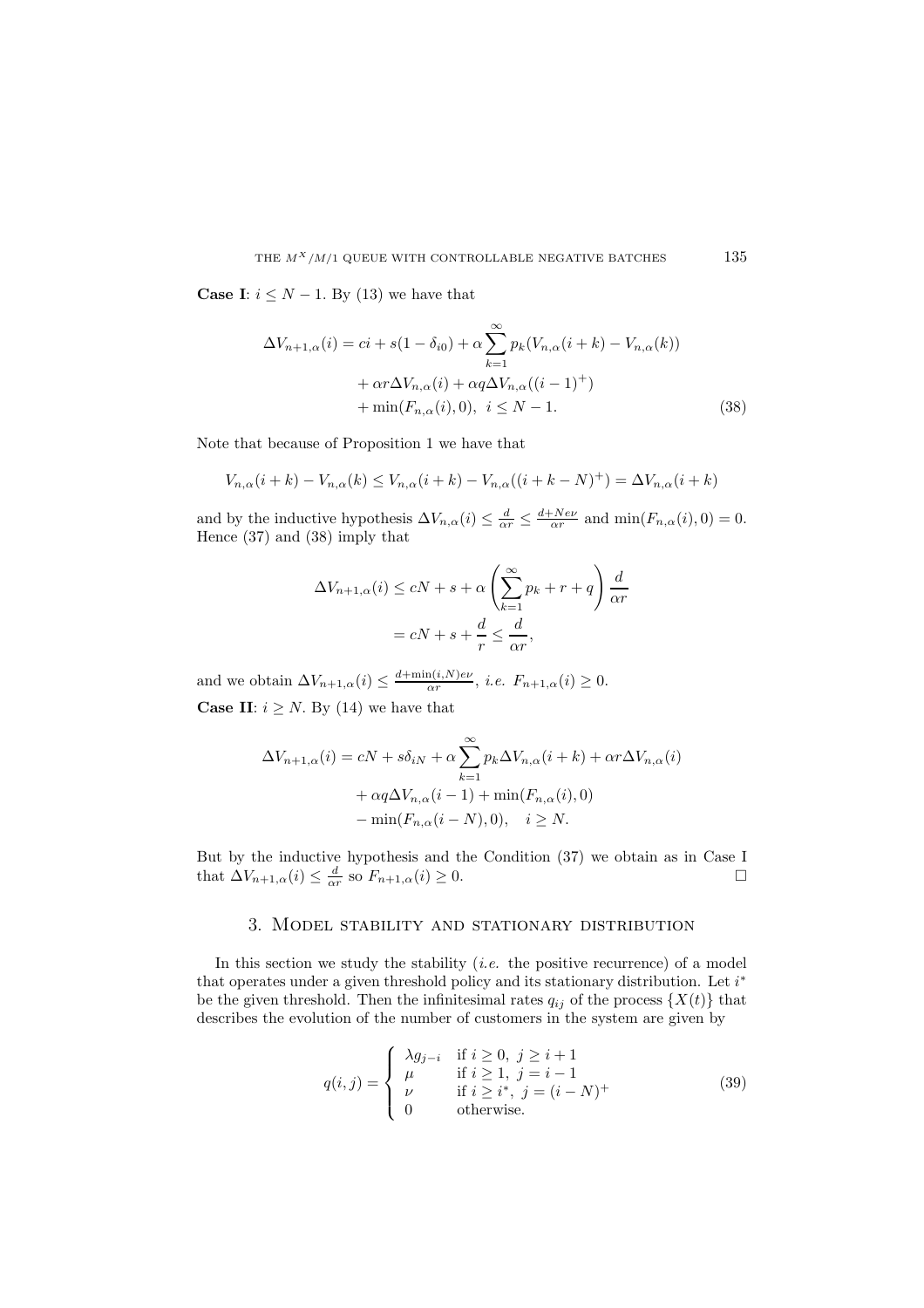**Proposition 9.** *The queueing model with transition rates (39) is positive recurrent if and only if*

$$
\lambda \bar{g} < \mu + \nu N. \tag{40}
$$

*Proof.* Let  $\{\hat{X}_n : n = 0, 1, ...\}$  be the embedded discrete-time Markov chain of  ${X(t)}$  at its transition epochs. Let also  $q_i$  be the rate of the exponential distribution that governs the length of a sojourn time in state i for the process  $\{X(t)\}.$  We observe that  $\sup_{i>0} \{q_i\} = \lambda + \mu + \nu < \infty$  and  $\inf_{i>0} \{q_i\} = \lambda > 0$ . Thus,  $\{X(t)\}$ is positive recurrent if and only if  $\{\hat{X}_n\}$  is positive recurrent. To investigate the positive recurrence of  $\{X_n\}$  we use the classical criteria based on the mean drifts of  $\{\hat{X}_n\}$ .

Sufficiency of Condition (40) for positive recurrence:

a sufficient condition for the ergodicity of  $\{X_n\}$  is the existence of a non-negative function  $f(i), i \in S = \{0, 1, ...\}$  (known as Lyapunov function), a positive number  $\epsilon > 0$  and a finite subset  $H \subseteq S$  such that the mean drift  $\gamma_i = E[f(\hat{X}_{n+1})|\hat{X}_n =$  $i]$  –  $f(i)$  is finite for all  $i \in S$  and  $\gamma_i \leq -\epsilon$  for all  $i \notin H$  (Foster's criterion). Let us consider  $f(i) = i, i \in S$ . Then

$$
\gamma_0 = \sum_{k=1}^{\infty} \frac{\lambda g_k}{\lambda} k = \bar{g} > 0
$$
  
\n
$$
\gamma_i = \sum_{k=1}^{\infty} \frac{\lambda g_k}{\lambda + \mu} (i + k) + \frac{\mu}{\lambda + \mu} (i - 1) - i = \frac{\lambda \bar{g} - \mu}{\lambda + \mu}, 1 \le i \le i^* - 1
$$
  
\n
$$
\gamma_i = \sum_{k=1}^{\infty} \frac{\lambda g_k}{\lambda + \mu + \nu} (i + k) + \frac{\mu}{\lambda + \mu + \nu} (i - 1) + \frac{\nu}{\lambda + \mu + \nu} (i - N)^+ - i
$$
  
\n
$$
= \frac{\lambda \bar{g} - \mu - \min(i, N)\nu}{\lambda + \mu + \nu}, i \ge i^*.
$$

Now we can take  $H = \{0, 1, ..., N-1\}$  and  $\epsilon = \frac{1}{2} \frac{\nu N + \mu - \lambda \bar{g}}{\lambda + \mu + \nu}$ . Since  $\gamma_i < -\epsilon$ ,  $i \notin H$ , by the Foster's criterion it follows that Condition (40) is sufficient for the ergodicity of  $\{\hat{X}_n\}.$ 

Necessity of Condition (40) for positive recurrence:

We use Sennott *et al.* [25] Theorem 1 that states the following: let  $(\hat{p}_{ij})$  be the transition probability matrix associated to an irreducible, aperiodic discrete-time Markov chain  $\{\hat{X}_n\}$  with state-space S. If  $E[\hat{X}_{n+1}|\hat{X}_n = i] - i$  is finite for all  $i \in S$ ,  $\delta_i = \sum_{j \leq i} (j - i)\hat{p}_{ij} \geq -c$  (a constant) for all  $i \in S$  and there exists N such that  $E[\hat{X}_{n+1}|\hat{X}_n = i] - i \geq 0$  for all  $i \geq N$  then  $\hat{X}_n$  is not ergodic.

If  $\lambda \bar{g} \ge \mu + \nu N$  then  $\gamma_i \ge 0$  for all i. We also note that  $\hat{p}_{ij} = 0$  for  $j < i-N$ . This guarantees that the condition on  $\delta_i$  is satisfied so Sennott *et al.* theorem applies and we conclude that  $\hat{X}_n$  is not ergodic. Therefore Condition (40) is necessary for positive recurrence.

If we reduce to the single arrival case (*i.e.*,  $q_1 = 1$ ,  $q_k = 0$  for  $k > 2$ ), then it is possible to check that the stability Condition (40) agrees with appropriate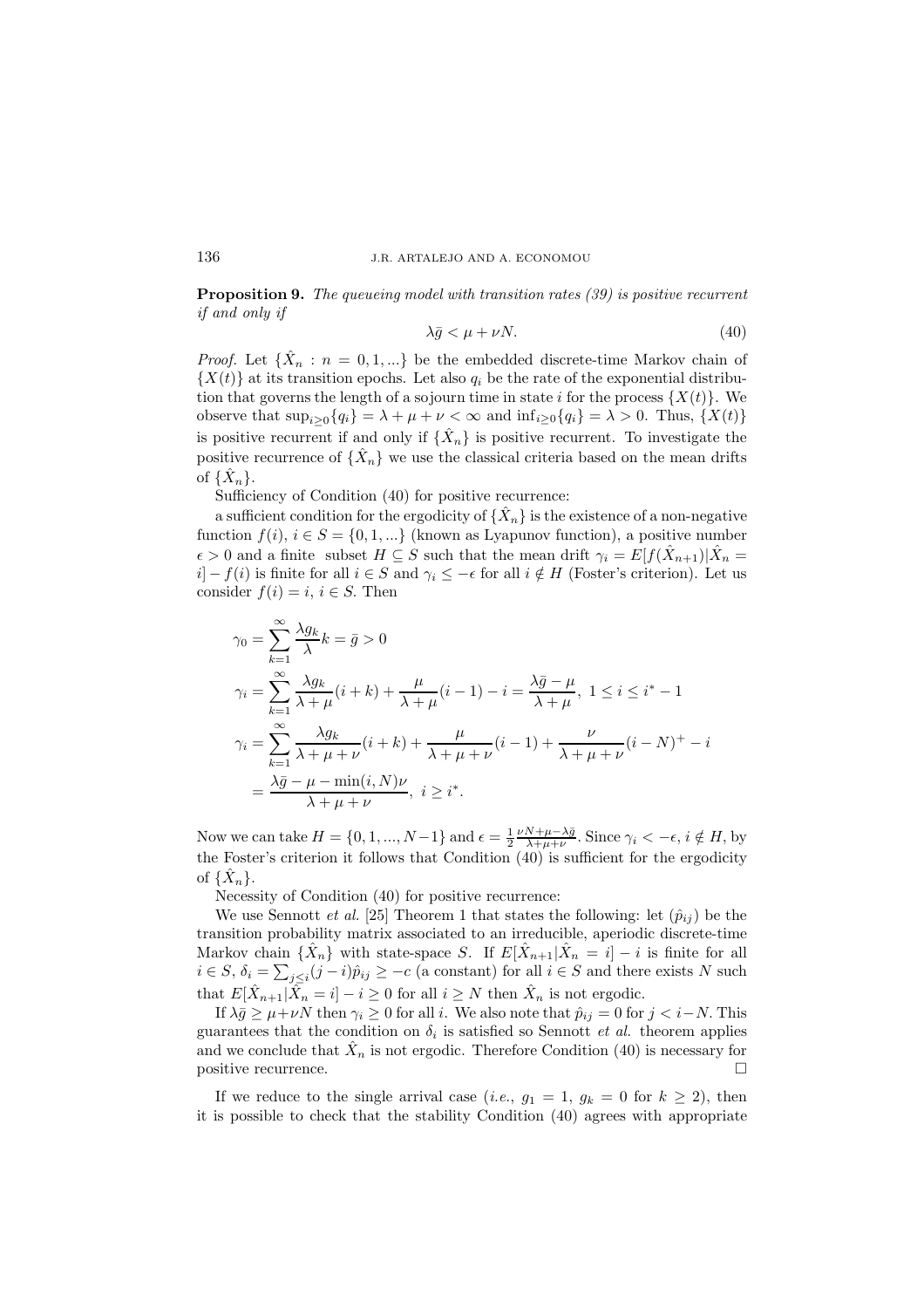particularizations of the stability results given by Gelenbe and Schassberger [12] in the context of G-networks and by Gelenbe *et al.* [11] for single node queues with more general descriptions of arrival and service processes.

Suppose now that the stability Condition (40) holds. We are interested in determining the stationary distribution  $(\pi_i : i = 0, 1, ...)$  of the model. The balance equations for the model are

$$
\lambda \pi_0 = \mu \pi_1 + \nu \sum_{i=i^*}^N \pi_i
$$
  

$$
(\lambda + \mu + \nu 1[i \ge i^*]) \pi_i = \lambda \sum_{k=0}^{i-1} g_{i-k} \pi_k + \mu \pi_{i+1} + \nu \pi_{i+N} 1[i + N \ge i^*], \ i \ge 1. \tag{41}
$$

We introduce the generating functions  $\Pi(z) = \sum_{i=0}^{\infty} \pi_i z^i$  and  $G(z) = \sum_{i=1}^{\infty} g_i z^i$ ,  $|z| \leq 1$ . As it will be apparent below, the computation of  $\Pi(z)$  requires the study of the function

$$
D(z) = \lambda (1 - G(z))z^{N} + \mu(z - 1)z^{N-1} + \nu(z^{N} - 1).
$$
 (42)

**Lemma 10.** *If the stability Condition* (40) holds, then the equation  $D(z)$  has N *zeros*  $z_1, z_2, ..., z_N$  *in the unit disk*  $\{z : |z| \leq 1\}$ . *Order them so as*  $|z_1| \leq |z_2| \leq$ ...  $\leq |z_N|$ . Then  $z_N = 1$  and  $|z_r| < 1$ , for  $1 \leq r \leq N - 1$ .

*Proof.* We have that

$$
D(z) = 0 \Leftrightarrow z^N = \frac{\mu z^{N-1} + \nu}{\lambda (1 - G(z)) + \mu + \nu}.
$$
\n(43)

To investigate the roots of this equation we will use Rouché's theorem: if  $f(z)$  and  $q(z)$  are analytic functions of z inside and on a closed contour C on the complex z-plane and if  $|g(z)| < |f(z)|$  on C, then  $f(z)$  and  $f(z) + g(z)$  have the same number of zeros inside  $\mathcal{C}$ .

Take  $f(z) = z^N$  and  $g(z) = -(\mu z^{N-1} + \nu)/(\lambda(1 - G(z)) + \mu + \nu)$ . Note that

$$
-g(z) = \frac{\mu z^{N-1} + \nu}{\mu + \nu} \frac{\mu + \nu}{\lambda (1 - G(z)) + \mu + \nu}.
$$
 (44)

The first factor in (44) is the probability generating function of a random variable with probability masses  $\frac{\mu}{\mu+\nu}$  at  $N-1$  and  $\frac{\nu}{\mu+\nu}$  at 0 respectively, while the second factor is the probability generating function of a random variable representing the number of events of a compound Poisson process with rate  $\lambda$  and group-size distribution  $(q_k)$  during an exponentially distributed interval with rate  $\mu + \nu$ . Hence  $-g(z)$  is a probability generating function and we have that

$$
-g(z) = \sum_{k=0}^{\infty} a_k z^k,
$$
\n(45)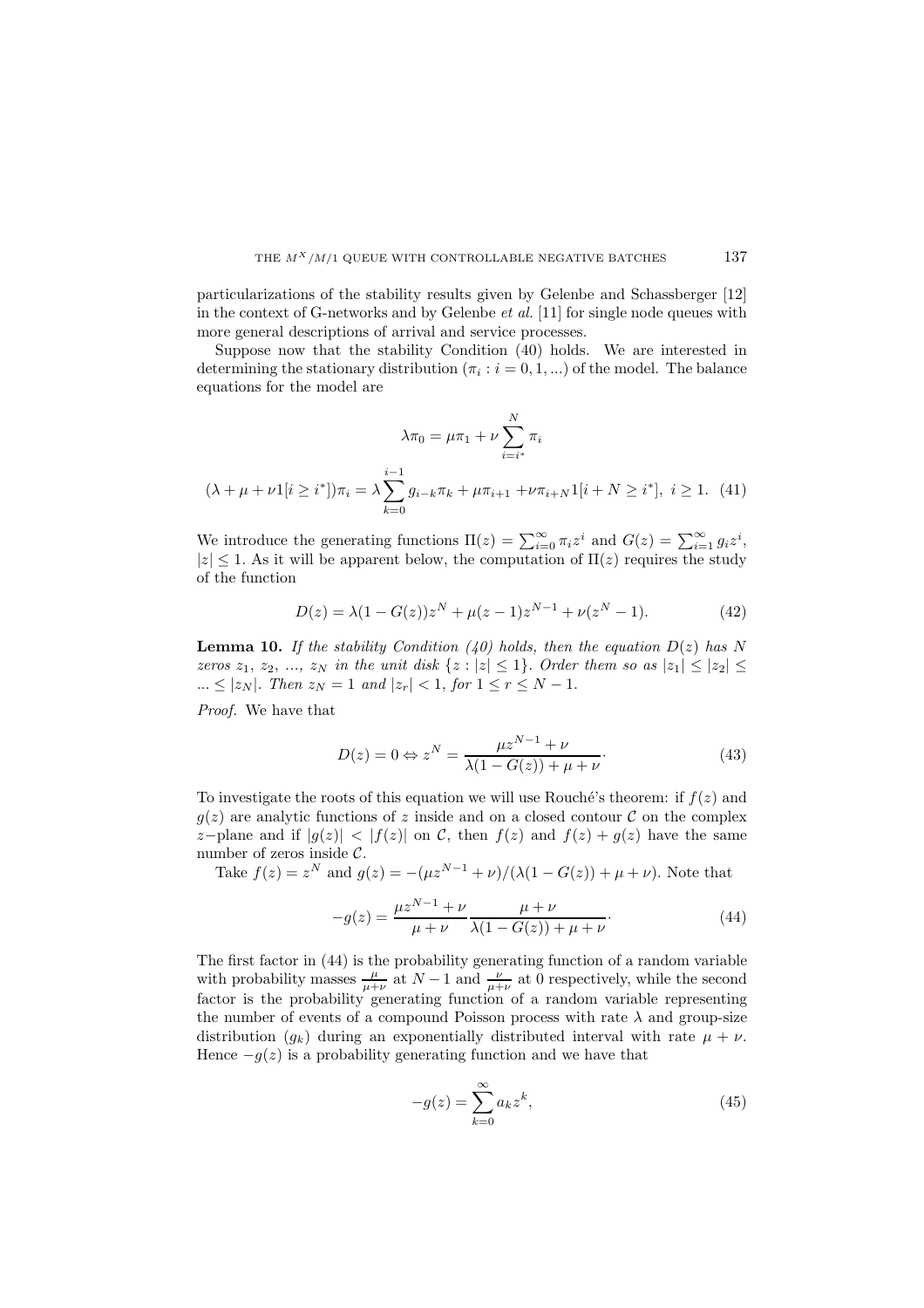with  $a_k \geq 0$ ,  $k = 0, 1, \dots$  The mean  $\sum_{k=0}^{\infty} ka_k$  of the underlying distribution is obviously  $\frac{\mu}{\mu+\nu}(N-1) + \lambda \bar{g} \frac{1}{\mu+\nu}$ , because of the above interpretation of the factors in (44). Consider the function  $h(z) = z^N - \sum_{k=0}^{\infty} a_k z^k$ . Then  $h(1) = 0$  and  $h'(1) = N - \frac{\mu(N-1)+\lambda\bar{g}}{\mu+\nu}$ . The stability Condition(40) implies that  $h'(1) > 0$  and we conclude that for sufficient small  $\epsilon > 0$  we have  $h(1 + \epsilon) > 0$ , that is

$$
\sum_{k=0}^{\infty} a_k (1+\epsilon)^k < (1+\epsilon)^N. \tag{46}
$$

Consider the contour  $\mathcal{C} = \{z : |z| = 1 + \epsilon\}$ . Then for z on this contour we have

$$
|g(z)| \le \left| \sum_{k=0}^{\infty} a_k z^k \right| \le \sum_{k=0}^{\infty} a_k |z|^k = \sum_{k=0}^{\infty} a_k (1 + \epsilon)^k < (1 + \epsilon)^N = |f(z)|,
$$

using (45) and (46). Rouché's theorem is applicable and we have that  $f(z)$  and  $f(z) + g(z)$  have the same number of zeros inside C. Clearly  $f(z)$  has N zeros inside C, so by (43)  $D(z)$  has also N zeros inside C. By letting  $\epsilon \to 0$  we obtain that  $D(z)$  has N zeros in  $\{z : |z| \leq 1\}$ . One of them is  $z_N = 1$ . There do not exist other zeros on the unit circle  $\{z : |z| = 1\}$ . Indeed consider a zero  $z_r$  with  $|z_r| \leq 1$ and  $z_r \neq 1$ . Then we have  $\text{Re}(G(z_r)) < 1$  which gives  $\text{Re}(\lambda(1 - G(z_r))) > 0$  and we conclude that

$$
|z_r| = \left| \frac{\mu z_r^{N-1} + \nu}{\lambda (1 - G(z_r)) + \mu + \nu} \right|^{1/N} < 1.
$$

We have proved that  $N-1$  zeros are in the unit open disk  $\{z : |z| < 1\}$  while another one is 1.

We are now in position to obtain an exact expression for  $\Pi(z)$ . We consider two cases according to if  $i^* < N$  or  $i^* \geq N$ .

**Theorem 11.** *If the stability Condition*  $(40)$  holds and  $i^* < N$  then

$$
\Pi(z) = \frac{\mu(z-1)z^{N-1}\pi_0 + \nu(z^N - 1)\sum_{k=0}^{i^*-1} \pi_k z^k + \nu \sum_{k=i^*}^{N-1} \pi_k (z^N - z^k)}{\lambda(1 - G(z))z^N + \mu(z - 1)z^{N-1} + \nu(z^N - 1)}.
$$
 (47)

*The stationary probabilities*  $\pi_i$ ,  $i = 0, ..., N - 1$ , *are determined by solving the following*  $N \times N$  *linear system of equations* 

$$
\mu(z_r - 1)z_r^{N-1}\pi_0 + \nu(z_r^N - 1)\sum_{k=0}^{i^*-1} \pi_k z_r^k + \nu \sum_{k=i^*}^{N-1} \pi_k(z_r^N - z_r^k) = 0,
$$
  

$$
r = 1, ..., N-1
$$
 (48)

*and*

$$
\mu \pi_0 + \nu N \sum_{k=0}^{i^*-1} \pi_k + \nu \sum_{k=i^*}^{N-1} \pi_k (N-k) = \mu + \nu N - \lambda \bar{g}.
$$
 (49)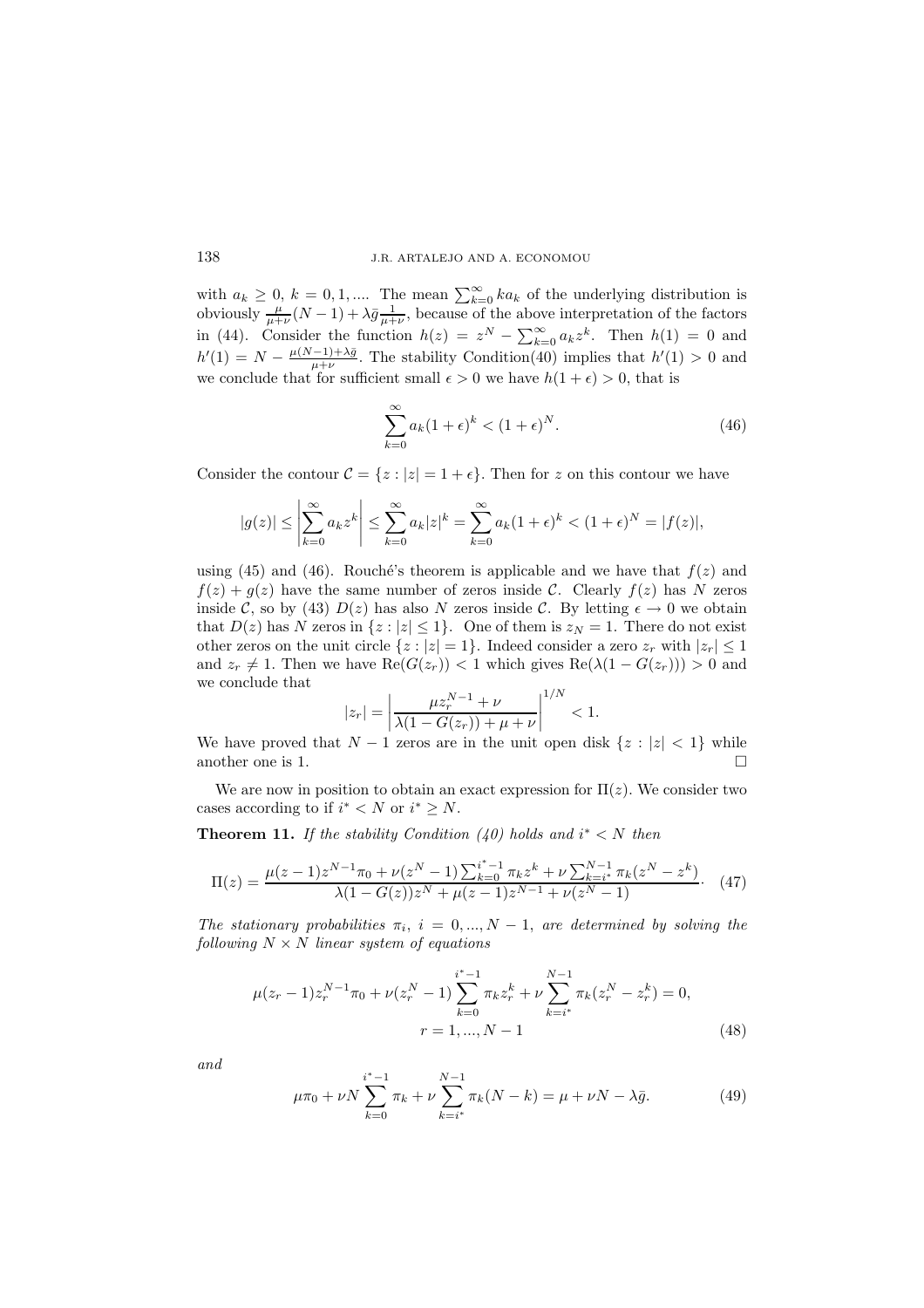*Proof.* By multiplying the *i*th equation (41) by  $z<sup>i</sup>$  and adding all of them we obtain after some algebra

$$
(\lambda + \mu + \nu)\Pi(z) = \lambda G(z)\Pi(z) + \mu \left(1 - \frac{1}{z}\right)\pi_0 + \frac{\mu}{z}\Pi(z) + \nu \sum_{k=0}^{i^*-1} \pi_k z^k + \nu \sum_{k=i^*}^N \pi_k - \frac{\nu}{z^N} \sum_{k=0}^N \pi_k z^k + \frac{\nu}{z^N} \Pi(z). \tag{50}
$$

Multiplying (50) by  $z^N$  and solving for  $\Pi(z)$  results in (47).

We are now able to obtain the unknowns  $\pi_0$ , ...,  $\pi_{N-1}$ . From Lemma 10 we have that the denominator  $D(z)$  of  $\Pi(z)$  in (47) has  $N-1$  roots  $z_1, ..., z_{N-1}$  in the open unit disk  $\{z : |z| < 1\}$ . These roots must also be roots of the numerator  $N(z)$ because  $\Pi(z)$  is analytic on the open unit disk. Hence we obtain the equations (48). Another equation (49) is provided by the normalization equation  $\Pi(1) = 1$ , using the L' Hopital rule.  $\Box$ 

**Theorem 12.** *If the stability Condition* (40) holds and  $i^* \geq N$  then

$$
\Pi(z) = \frac{\mu(z-1)z^{N-1}\pi_0 + \nu(z^N-1)\sum_{k=0}^{i^*-1}\pi_k z^k}{\lambda(1 - G(z))z^N + \mu(z-1)z^{N-1} + \nu(z^N-1)}.
$$
\n(51)

*The stationary probabilities*  $\pi_i$ ,  $i = 0, ..., i^* - 1$  *are determined by solving the*  $i^* \times i^*$ *linear system of the equations*

$$
\mu(z_r - 1)z_r^{N-1}\pi_0 + \nu(z_r^N - 1)\sum_{k=0}^{i^*-1} \pi_k z_r^k = 0,
$$
  

$$
r = 1, ..., N-1
$$
 (52)

$$
\mu \pi_0 + \nu N \sum_{k=0}^{i^* - 1} \pi_k = \mu + \nu N - \lambda \bar{g}, \tag{53}
$$

*and the balance equations (41) corresponding to indexes*  $i = 0, ..., i^* - N - 1$ .

*Proof.* The proof is similar to the case  $i^* < N$  so it is omitted.  $\Box$ 

**Remark 13.** For the exact computation of the stationary distribution when  $i^*$  < N, we first compute the initial  $\pi_i$ ,  $i = 0, ..., N - 1$  by solving the system (48), (49). Then the probabilities  $\pi_i$ , for  $i \geq N$ , are obtained recursively using the balance equations (41) for  $i = 0, 1, ...$  Similarly for the case  $i^* \geq N$  we compute  $\pi_i$ ,  $i = 0, ..., i^* - 1$  by solving the system integrated by  $(52)$ – $(53)$  and the balanced equations associated to indexes  $i = 0, ..., i^* - N - 1$ , and then the probabilities  $\pi_i$  for  $i \geq i^*$  are obtained recursively using the balance equations (41) for  $i =$  $i^* - N, ...$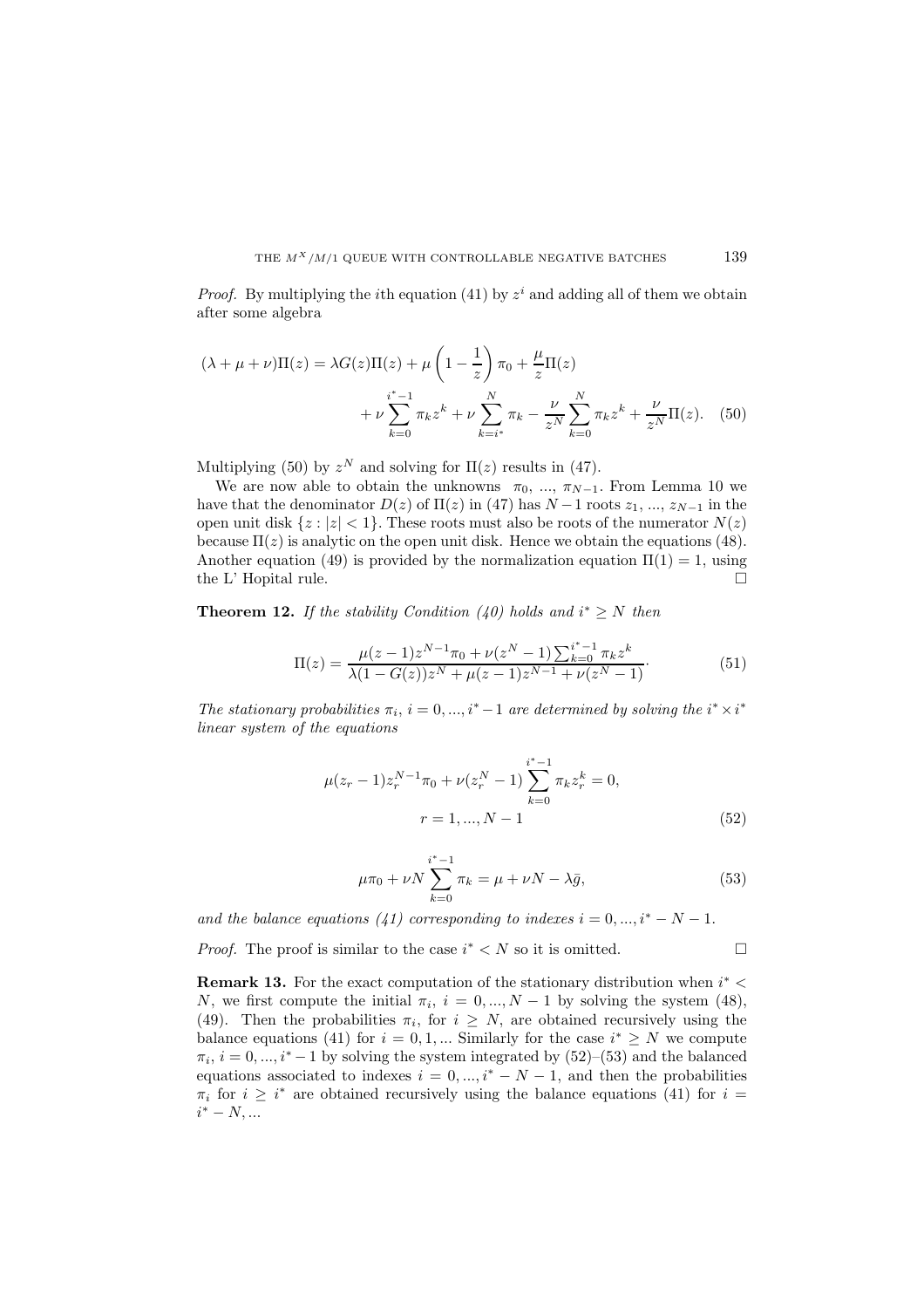**Remark 14.** The expression (51) agrees with formula (47), by noting that sums of the type  $\sum_{k=i^*}^{N-1}$  are 0 for  $i^* \geq N$ . This enables us to treat the two cases  $i^* \geq N$ and  $i^* < N$  simultaneously, by using the formula (47).

We will now derive an asymptotic expression for the stationary probabilities of the model using the representation (47) of the generating function  $\Pi(z)$ .

**Theorem 15.** *Under the stability Condition (40), the equation*  $D(z)=0$  *has a unique real solution*  $\eta$  *in*  $(1, \infty)$ *. The stationary distribution*  $(\pi_i)$  *is asymptotically geometric with parameter*  $\eta^{-1}$ . *More specifically* 

$$
\pi_j \sim -\frac{N(\eta)}{\eta D'(\eta)} \eta^{-j}, \quad j \to \infty,
$$
\n(54)

*where*  $N(z)$  *and*  $D(z)$  *are the numerator and the denominator of*  $\Pi(z)$  *in the representation (47).*

*Proof.* We will use the following proposition of Tijms [29] (p. 453, Th. C.1). Let  $P(z)$  be a probability generating function represented as

$$
P(z) = \frac{N(z)}{D(z)}, \quad |z| \le 1,
$$

where  $N(z)$  and  $D(z)$  are analytic functions on a domain  $\{z : |z| < R\}$ , for some  $R > 1$ . Under the conditions: (i)  $D(z) = 0$  has a real root  $z_0$  in  $(1, R)$ ; (ii)  $D(z)$ has no zeros in the domain  $\{z : 1 < |z| < z_0\}$ ; (iii) the zero  $z = z_0$  of  $D(z)$  is of multiplicity 1 and is the only zero of  $D(z)$  on the circle  $\{z : |z| = z_0\}$ ; we have that  $p_j$  is asymptotically of the form given in (54), as  $j \to \infty$ .

We will apply this proposition for  $P(z) = \Pi(z)$ . We have to check that the conditions (i)–(iii) are valid for the function  $D(z)$  given by (42). Note that  $D(z)$  $(\lambda + \mu + \nu)z^{N}D_1(z)$ , where

$$
D_1(z) = 1 - \frac{\lambda}{\lambda + \mu + \nu} G(z) - \frac{\mu}{\lambda + \mu + \nu} z^{-1} - \frac{\nu}{\lambda + \mu + \nu} z^{-N}.
$$

Equivalently, we can check conditions (i)–(iii) for  $D_1(z)$ . Let  $R = \sup\{|z| :$  $|G(z)| < \infty$ . Then for z with  $1 < |z| < R$  we have that  $|D_1(z)| < \infty$ . Set

$$
f(x) = 1 - \frac{\lambda}{\lambda + \mu + \nu} G(x) - \frac{\mu}{\lambda + \mu + \nu} x^{-1} - \frac{\nu}{\lambda + \mu + \nu} x^{-N}, \ x \in [1, R).
$$

Then

$$
f'(x) = -\frac{\lambda}{\lambda + \mu + \nu} G'(x) + \frac{\mu}{\lambda + \mu + \nu} x^{-2} + \frac{N\nu}{\lambda + \mu + \nu} x^{-N-1}, \ x \in [1, R),
$$
  

$$
f''(x) = -\frac{\lambda}{\lambda + \mu + \nu} G''(x) - \frac{2\mu}{\lambda + \mu + \nu} x^{-3} - \frac{N(N+1)\nu}{\lambda + \mu + \nu} x^{-N-2}, \ x \in [1, R).
$$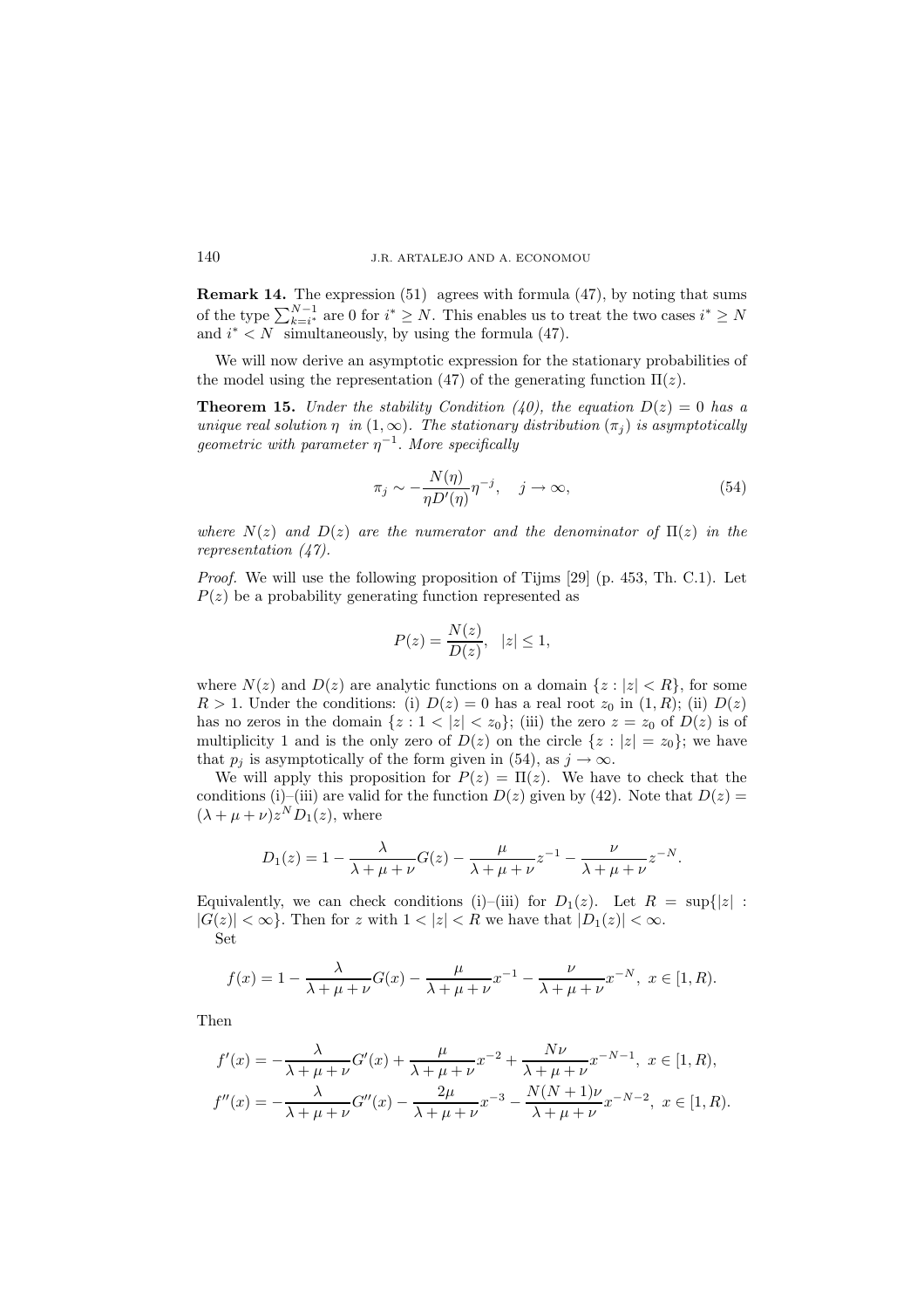Hence  $f''(x) < 0$  for  $x \in [1, R)$   $(f'(x)$  decreasing,  $f(x)$  concave). Moreover  $f'(1) >$ 0 (because of the stability Condition (40)) while  $\lim_{x\to R^-} f'(x) = -\infty$  (because of the definition of R). Therefore there exists a unique  $s \in (1, R)$  such that  $f'(s) = 0$ in which the maximum of f occurs. Note that  $f(s) > f(1) = 0$ .

We have that f is strictly increasing in  $(1, s)$  and  $f(1) = 0$  so we conclude that there does not exist a zero of  $f(x)$  in  $(1, s)$ . On the other hand, f is strictly decreasing in  $(s, R)$  and  $f(s)$  lim<sub>x→R−</sub>  $f(x)$  < 0, so we have that there exists a unique root  $\eta \in (s, R)$  of  $f(x)$ . Therefore,  $\eta$  is the unique real root in  $(1, R)$  of  $D_1(z)$  and condition (i) is satisfied.

Since the coefficients of  $G(z)$  are non-negative we have

$$
|1 - D_1(z)| \leq \frac{\lambda}{\lambda + \mu + \nu} G(|z|) + \frac{\mu}{\lambda + \mu + \nu} |z|^{-1} + \frac{\nu}{\lambda + \mu + \nu} |z|^{-N} = 1 - f(|z|).
$$

But f is strictly positive in  $(1, \eta)$ , hence for z with  $1 < |z| < \eta$  we have  $|1 - D_1(z)| <$ 1 and we conclude that  $D_1(z)$  does not have roots in the domain  $\{z : 1 < |z| < \eta\},\$ *i.e.* condition (ii) is satisfied.

For condition (iii), note that  $\eta$  has multiplicity 1, since the only root of  $f'(x)$ is s (hence  $D'_1(\eta) = f'(\eta) \neq 0$ ). Moreover  $\eta$  is the only zero of  $D_1(z)$  on the circle  $\{z : |z| = \eta\}$ . Indeed, consider z with  $|z| = \eta$  such that  $D_1(z) = 0$ , *i.e.* 

$$
\frac{\lambda}{\lambda + \mu + \nu} G(z) + \frac{\mu}{\lambda + \mu + \nu} z^{-1} + \frac{\nu}{\lambda + \mu + \nu} z^{-N} = 1.
$$

Since the coefficients of  $A(z)$  are all non-negative we have

$$
1 = \frac{\lambda}{\lambda + \mu + \nu} \sum_{k=1}^{\infty} g_k \text{Re}(z^k) + \frac{\mu}{\lambda + \mu + \nu} \text{Re}(z^{-1}) + \frac{\nu}{\lambda + \mu + \nu} \text{Re}(z^{-N})
$$
  

$$
\leq \frac{\lambda}{\lambda + \mu + \nu} G(\eta) + \frac{\mu}{\lambda + \mu + \nu} \eta^{-1} + \frac{\nu}{\lambda + \mu + \nu} \eta^{-N} = 1.
$$

Therefore we have  $\text{Re}(z^{-1}) = |z^{-1}| = \eta^{-1}$ , *i.e.*  $z^{-1}$  is real and  $z = \eta$ , so the only zero of  $D_1(z)$  with  $|z| = \eta$  is  $z = \eta$  and condition (iii) is satisfied.

The usefulness of the asymptotic expression is that enables us to use the easily computable approximation (54) for large j instead of computing  $\pi_j$  from the recursive scheme described in Remark 13.

### 4. The single arrivals case

The stationary distribution of the special case with single arrivals is not only asymptotically geometric as it was proved above in Theorem 15 but it is exactly geometric from a point and thereafter. In that case there is no need to compute the roots of the denominator of the probability generating function  $\Pi(z)$  in the unit disk to obtain the stationary probabilities. More specifically we have the following.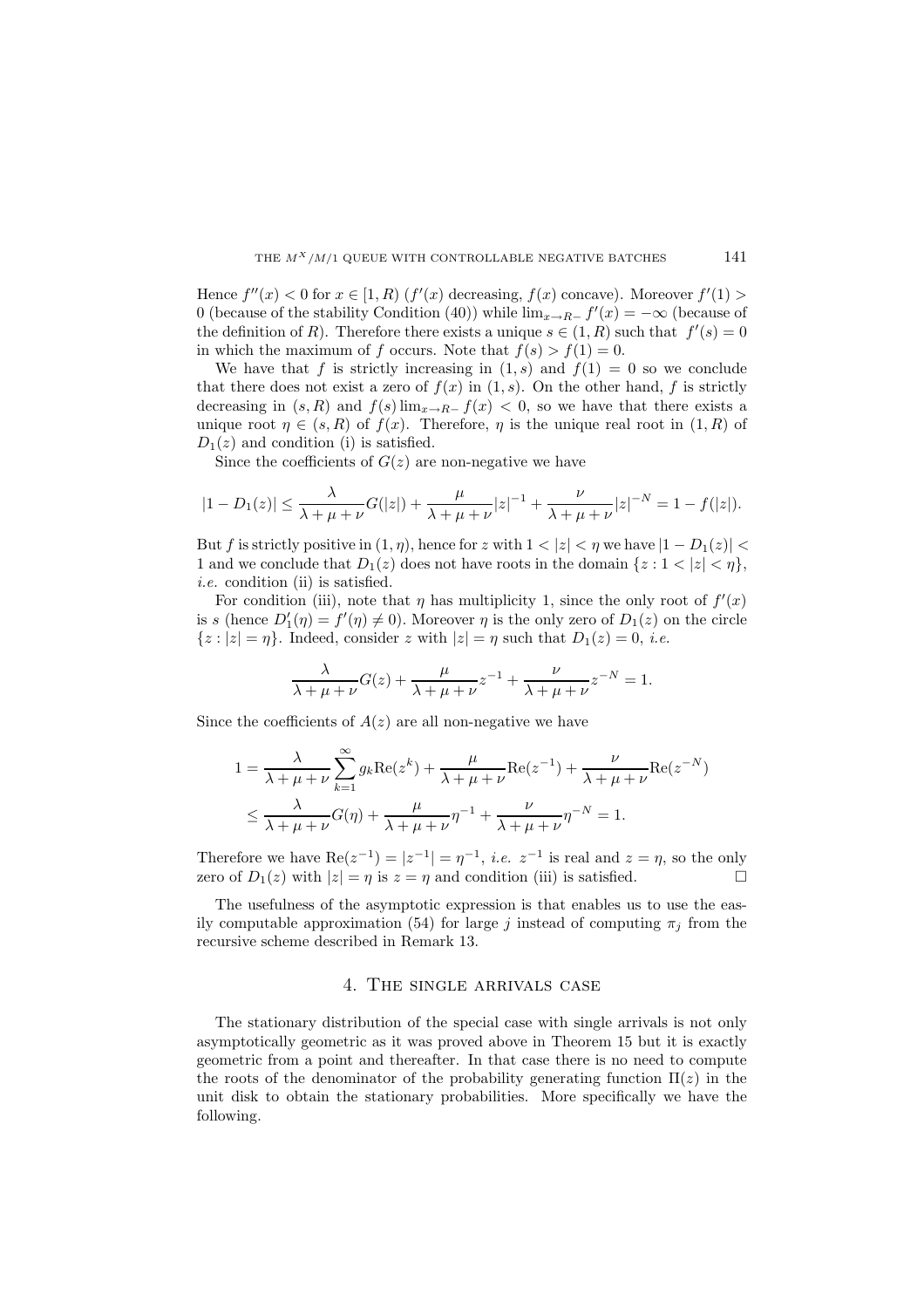**Theorem 16.** In the case of single arrivals  $(g_1 = 1, g_k = 0$  for  $k \geq 2$ ) the *stationary probabilities*  $\pi_j$  *are given by* 

$$
\pi_j = \begin{cases} cr_j, & 0 \le j \le i^* - 2 \\ c\eta^{-j} & j \ge i^* - 1, \end{cases}
$$
\n
$$
(55)
$$

*where* η *is the asymptotic parameter of Theorem 15, i.e.* η *is the unique solution in*  $(1, \infty)$  *of*  $D(z) = 0$ *, and*  $r_j$  *are computed recursively starting from* 

$$
r_{i^*-2} = \frac{\eta^{-i^*+1}}{\lambda} \left(\mu + \nu \frac{1-\eta^{1-N}}{\eta-1}\right)
$$
 (56)

*by the backward recursion for*  $j = i^* - 3, ..., 0$ :

$$
r_j = \begin{cases} \frac{\mu}{\lambda} r_{j+1} & \text{if } N + j < i^*\\ \frac{\mu}{\lambda} r_{j+1} + \frac{\nu}{\lambda} \eta^{-i^* + 1} \frac{1 - \eta^{i^* - N - j - 1}}{\eta - 1} & \text{if } N + j \ge i^* \end{cases} \tag{57}
$$

*and*

$$
c = \left(\sum_{j=0}^{i^*-2} r_j + \frac{\eta^{-i^*+1}}{1-\eta^{-1}}\right)^{-1}.\tag{58}
$$

*Proof.* The balance equations (41) are equivalent to the cross balance equations which result by equating the rates between the sets of states  $\{0, ..., j\}$  and  $\{j+1, ...\}$ for all  $j$ :

$$
\lambda \pi_j = \mu \pi_{j+1} + \nu \sum_{k=\max(j+1,i^*)}^{N+j} \pi_k, \ \ j = 0, 1, \dots \tag{59}
$$

For  $j \geq i^* - 1$  by substituting  $\pi_j$  given by (55) in (59) we obtain

$$
\lambda c \eta^{-j} = \mu c \eta^{-j-1} + \nu \sum_{k=j+1}^{N+j} c \eta^{-k}
$$

which after some simplifications is reduced to  $\lambda(1-\eta)\eta^{N} + \mu(\eta-1)\eta^{N-1} + \nu(\eta^{N} 1$ ) = 0 which is valid from the definition of  $\eta$ .

For  $j = i^* - 2$  by substituting  $\pi_j$  given by (55) in (59) we obtain

$$
\lambda c r_{i^*-2} = \mu c \eta^{-i^*+1} + \nu \sum_{k=i^*}^{N+i^*-2} c \eta^{-k}
$$

which reduced easily to  $(56)$ .

For  $j \leq i^* - 3$  by substituting  $\pi_j$  in (59) we obtain

$$
\lambda cr_j = \mu cr_{j+1} + \nu \sum_{k=i^*}^{N+j} c \eta^{-k}.
$$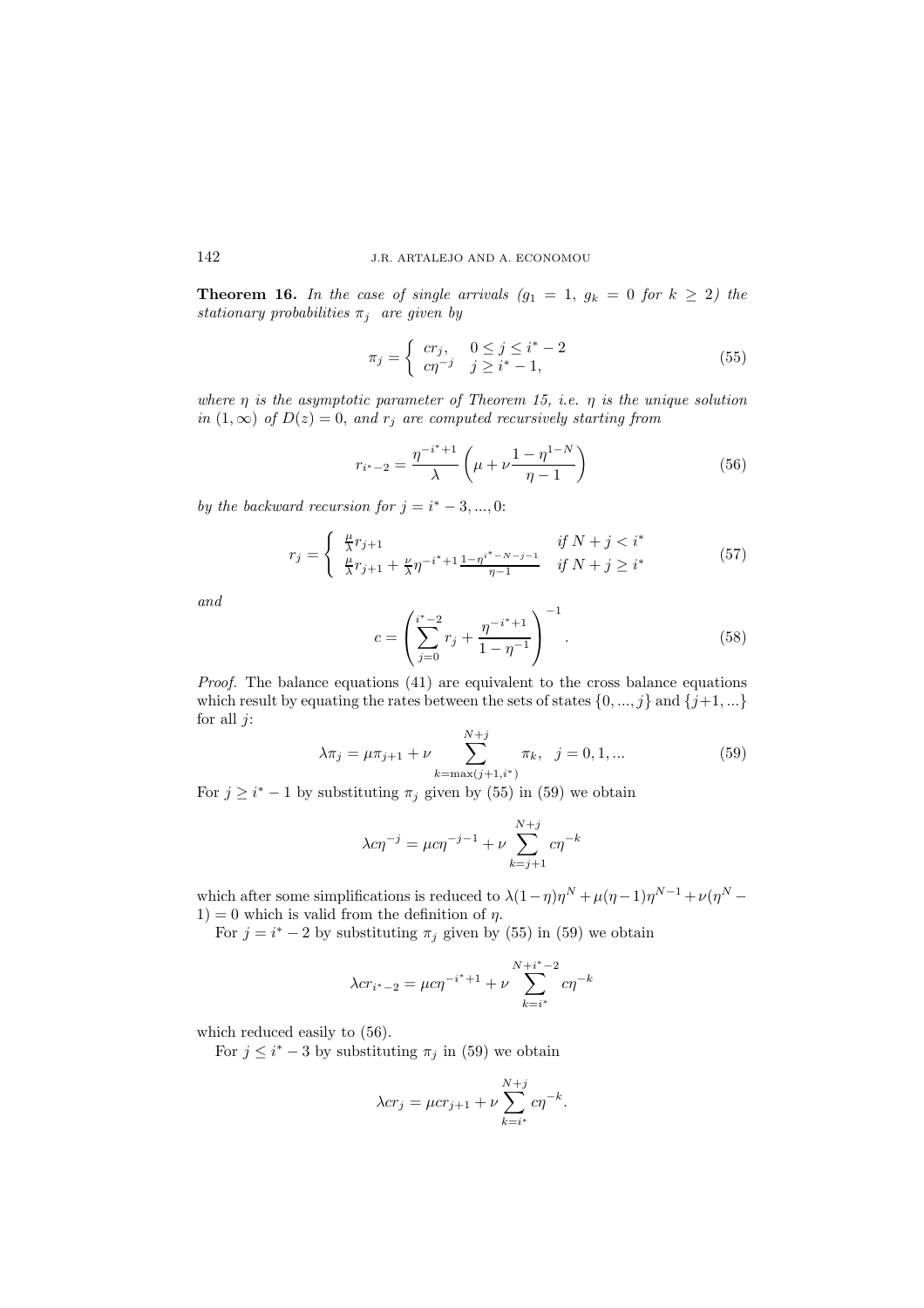But

$$
\sum_{k=i^*}^{N+j} \eta^{-k} = \begin{cases} 0 & \text{if } N+j < i^* \\ \eta^{-i^*+1} \frac{1 - \eta^{i^* - N - j - 1}}{\eta - 1} & \text{if } N+j \ge i^* \end{cases}
$$

and we arrive at (57). Finally the normalization equation yields (58).  $\Box$ 

## 5. Stochastic comparison of models with different **THRESHOLDS**

In this section we study the stochastic domination of  $M^X/M/1$  systems with a negative batch mechanism and identical parameters, operating under different threshold policies. Recall that if  $P(t) = (p_{xy}(t) : x, y = 0, 1, ...)$  and  $P'(t) =$  $(p'_{xy}(t) : x, y = 0, 1, ...)$  are the families of the transition probability matrices of two continuous-time Markov chains, then  $P$  is said to be stochastically dominated by P' (denoted as  $P \leq_{st} P'$ ) if  $x \leq y$  implies that  $p_x(t) \leq_{st} p_y(t)$  for all  $t \geq 0$ . This is equivalent to  $(X(t)|X(0) = x) \leq_{st} (X'(t)|X'(0) = y)$  for every x and y with  $x \leq y$ . Note also that  $P \leq_{st} P'$  implies that  $\bar{\pi} \leq_{st} \bar{\pi}'$ , where  $\bar{\pi}$ ,  $\bar{\pi}'$  are the stationary distributions of  $P$  and  $P'$  respectively (when both exist). We have the following.

**Theorem 17.** *Consider two*  $M^X/M/1$  *systems with a negative batch mechanism and identical parameters*  $\lambda$ ,  $\{g_k\}$ ,  $\mu$ ,  $\nu$  *and*  $N$ , *operating under different threshold policies. Let*  $P = (P(t))$  *and*  $P' = (P'(t))$  *be their transition probability matrices corresponding to the thresholds*  $I$  *and*  $I'$  *respectively,*  $I \langle I'$ *. Then we have:* 

- *Case I:*  $I = 1$  *or*  $I' = \infty$ *. Then*  $P \leq_{st} P'$ ;
- *Case II:*  $2 \leq I \leq I' \leq \infty$ . *Then*  $P \leq_{st} P' \iff (I' I \geq N 1)$  *or*  $(I' - I = N - 2$  *and*  $\mu \ge \nu$ ) *or*  $(I' - I \le N - 3$  *and*  $I = 2$  *and*  $\mu \ge \nu$ .

*Proof.* We will apply the following characterization of the stochastic domination (see *e.g.* Stoyan [27]): let P and P' be transition probability matrices corresponding to the infinitesimal generators  $Q = (q(x, y))$  and  $Q' = (q'(x, y))$  respectively. Then  $P \leq_{st} P'$  if and only if both of the following conditions hold:

(i)  $\sum_{z\geq w} q(x, z) \leq \sum_{z\geq w} q'(y, z)$ , for every  $x, y, w$  with  $x \leq y < w$ ; (ii)  $\sum_{z\leq w}^{-1} q(x,z) \geq \sum_{z\leq w}^{-1} q'(y,z)$ , for every  $x, y, w$  with  $w < x \leq y$ .

In the context of our model, we have that for  $x \leq y \leq w$ :

$$
\sum_{z \ge w} q(x, z) = \sum_{k=w-x}^{\infty} \lambda g_k \text{ and } \sum_{z \ge w} q'(y, z) = \sum_{k=w-y}^{\infty} \lambda g_k.
$$

Since  $w - y \leq w - x$  we have  $\sum_{z \geq w} q(x, z) \leq \sum_{z \geq w} q'(y, z)$ , *i.e.* conditions (i) always hold.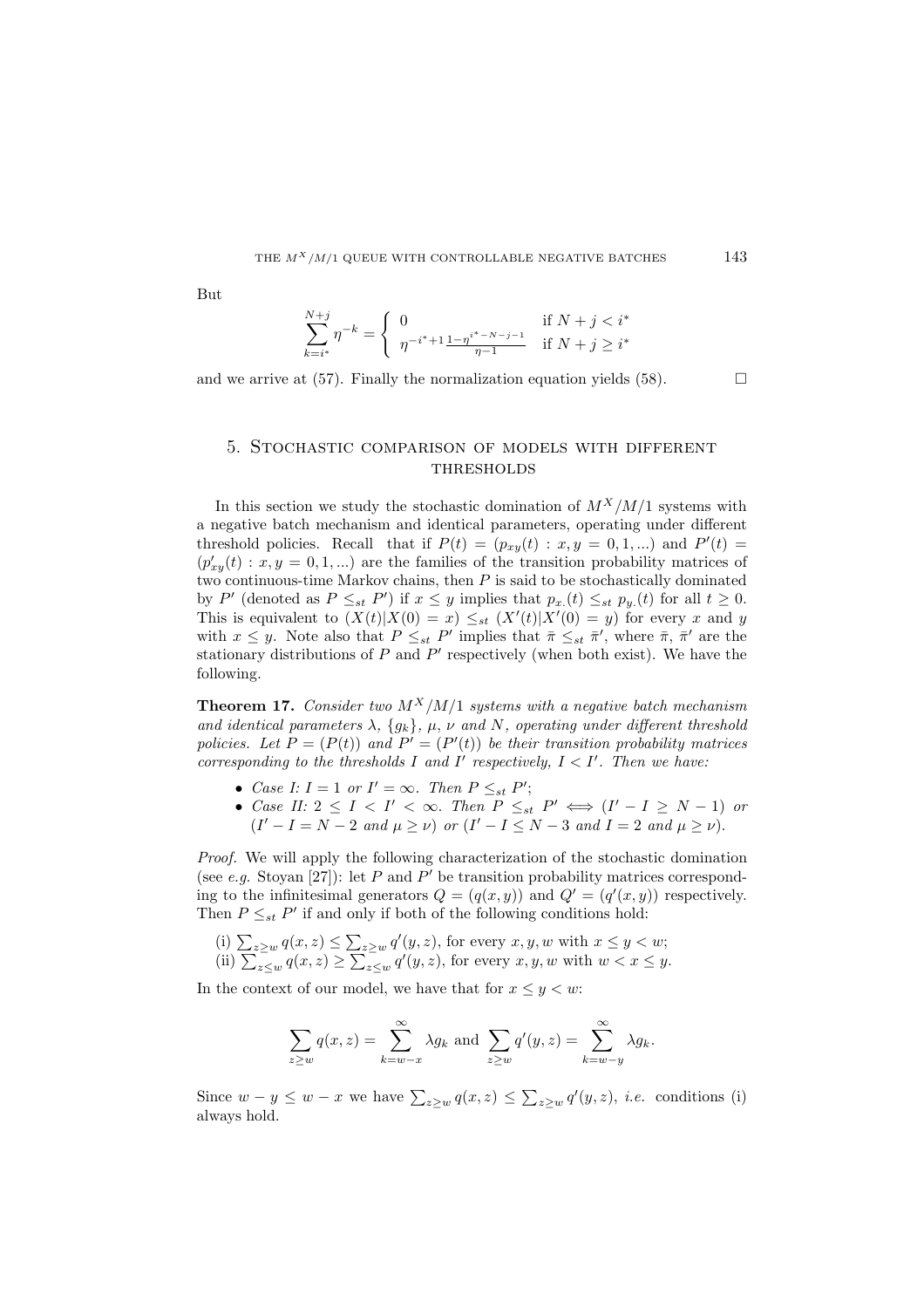For  $w < x \leq y$  we have

$$
\sum_{z \le w} q(x, z) = \mu 1[w = x - 1] + \nu 1[x \ge I] 1[w \ge x - N]
$$

$$
\sum_{z \le w} q'(y, z) = \mu 1[w = y - 1] + \nu 1[y \ge I'] 1[w \ge y - N].
$$

**Case Ia:**  $I = 1$ . We have that

$$
1[x \ge I] = 1[x \ge 1] = 1 \ge 1[y \ge I'].
$$

Moreover,  $1| w = y - 1| = 1$  means that  $w = y - 1$  which implies  $y - 1 < x \leq y$ . Then we obtain  $x = y$  and we conclude that  $1[w = x - 1] = 1$ . Hence

$$
1[w = x - 1] \ge 1[w = y - 1].
$$

We also have that  $1[w \ge y - N] = 1$  implies that  $1[w \ge x - N] = 1$ , because of  $y \geq x$ , and we obtain

$$
1[w \ge x - N] \ge 1[w \ge y - N].
$$

Therefore  $\sum_{z\leq w} q(x,z) \geq \sum_{z\leq w} q'(y,z)$ , *i.e.* conditions (ii) hold for all  $w < x \leq y$ and we obtain that  $P \leq_{st} P'$ .

**Case Ib:**  $I' = \infty$ . We have that

$$
1[x \ge I] \ge 0 = 1[y \ge I'],
$$

and identically to Case Ia we have that  $1[w = x - 1] \ge 1[w = y - 1]$  and  $1[w \ge$  $x - N \ge 1$ [ $w \ge y - N$ ]. We obtain again that (ii) holds for all  $w < x \le y$  and  $P \leq_{st} P'$ .

For the Case II we will prove that a)  $I' - I \geq N - 1 \Longrightarrow P \leq_{st} P';$ b)  $I' - I = N - 2, \mu \ge \nu \Longrightarrow P \le_{st} P';$ c)  $I' - I = N - 2, \mu < \nu \Longrightarrow P \nleq_{st} P';$ d)  $I' - I \leq N - 3, I \geq 3 \Longrightarrow P \nleq_{st} P';$ e)  $I' - I \le N - 3$ ,  $I = 2$ ,  $\mu \ge \nu \Longrightarrow P \le_{st} P'$ ; f)  $I' - I \leq N - 3$ ,  $I = 2$ ,  $\mu < \nu \Longrightarrow P \nleq_{st} P'$ .

These 6 subcases cover all possible relative values of I,  $I'$ ,  $\mu$  and  $\nu$  for Case II and show the claimed equivalence.

**Case IIa:**  $I' - I \geq N - 1$ . Consider  $w < x \leq y$ . Identically to Case Ia we have that

$$
1[w = x - 1] \ge 1[w = y - 1].
$$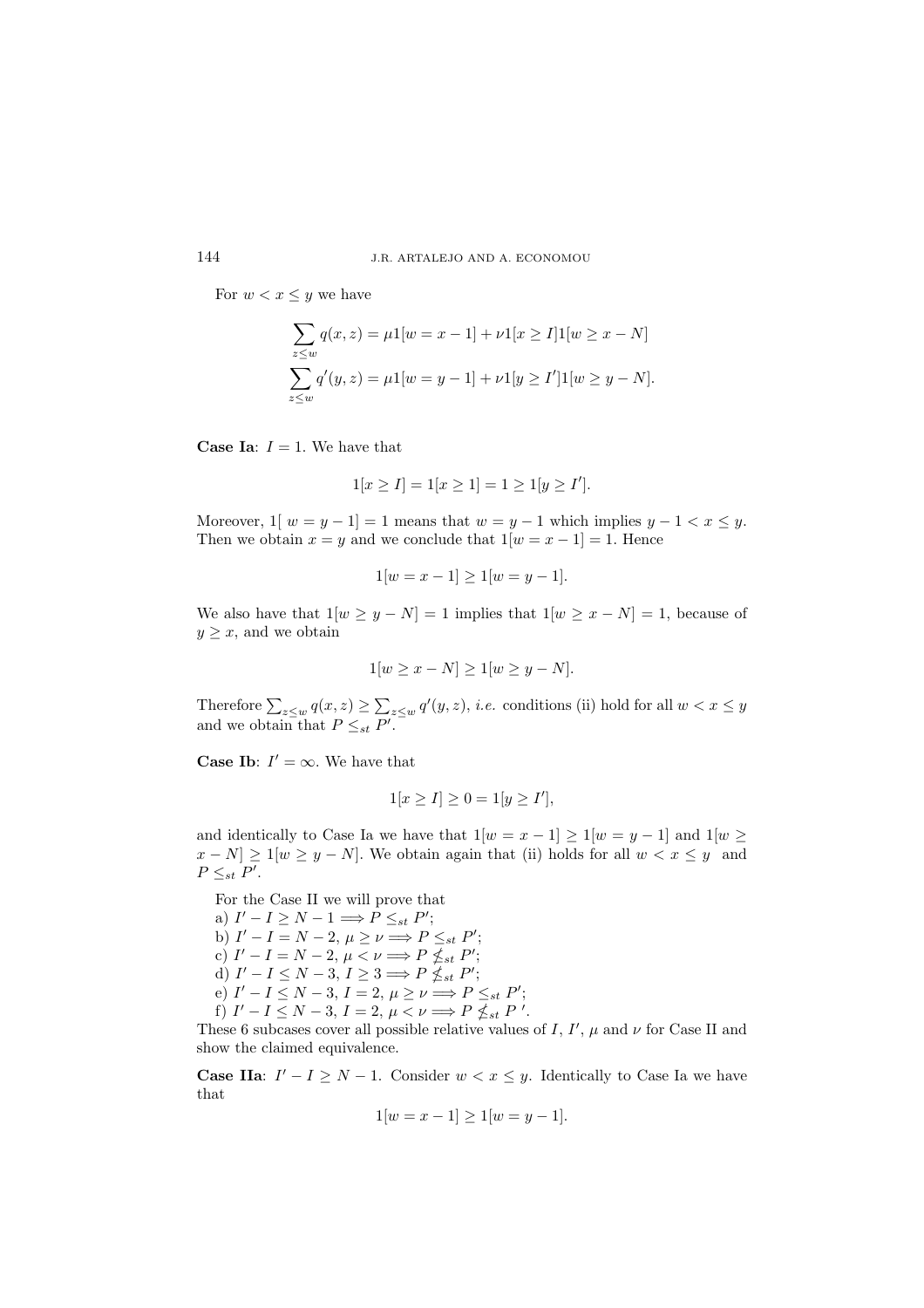Moreover  $1[y \geq I']1[w \geq y - N] = 1$  means that  $y \geq I'$  and  $w \geq y - N$ . But then we have that

$$
x > w \ge y - N \ge I' - N \ge I - 1,
$$

where the last inequality holds because of the condition  $I' - I \geq N - 1$ . Hence  $x \geq I$ . On the other hand we have that

$$
w \ge y - N \ge x - N,
$$

and we conclude that  $1[x \geq I]1[w \geq x - N] = 1$ . Therefore

$$
1[x \ge I]1[w \ge x - N] \ge 1[y \ge I']1[w \ge y - N],
$$

and conditions (ii) hold for all  $w < x \leq y$ . We obtain  $P \leq_{st} P'$ .

**Case IIb:**  $I' - I = N - 2$  and  $\mu \geq \nu$ . Consider  $w < x \leq y$ . We consider two subcases:  $w \leq x - 2$  (Case IIb-i) and  $w = x - 1$  (Case IIb-ii).

IIb-i) Suppose that  $w \leq x - 2$ . Then

$$
\mu 1[w = x - 1] = \mu 1[w = y - 1] = 0,
$$

since  $y - 1 \ge x - 1 > x - 2 \ge w$ . Moreover  $1[y \ge I']1[w \ge y - N] = 1$  means that  $y \geq I'$  and  $w \geq y - N$ . But then we have that

$$
x - 2 \ge w \ge y - N \ge I' - N = I - 2.
$$

Hence  $x \geq I$ . We also have that  $w \geq y - N \geq x - N$ , and we conclude that  $1[x \geq I]1[w \geq x - N] = 1.$  Therefore

$$
1[x \ge I]1[w \ge x - N] \ge 1[y \ge I']1[w \ge y - N],
$$

and conditions (ii) hold for all  $w < x \leq y$ .

IIb-ii) Suppose that  $w = x - 1$ . If  $x = y$  then we have

$$
\mu 1[w = x - 1] = \mu 1[w = y - 1] = \mu,
$$

while

$$
1[x \ge I]1[w \ge x - N] \ge 1[x \ge I']1[w \ge x - N] = 1[y \ge I']1[w \ge y - N]
$$

and conditions (ii) hold. If  $x < y$  then  $1[w = y - 1] = 0$  and we obtain

$$
\sum_{z \le w} q(x, z) \ge \mu 1[w = x - 1] = \mu \ge \nu
$$
  

$$
\ge \mu 1[w = y - 1] + \nu 1[y \ge I'] \mathbf{1}[w \ge y - N] = \sum_{z \le w} q'(y, z),
$$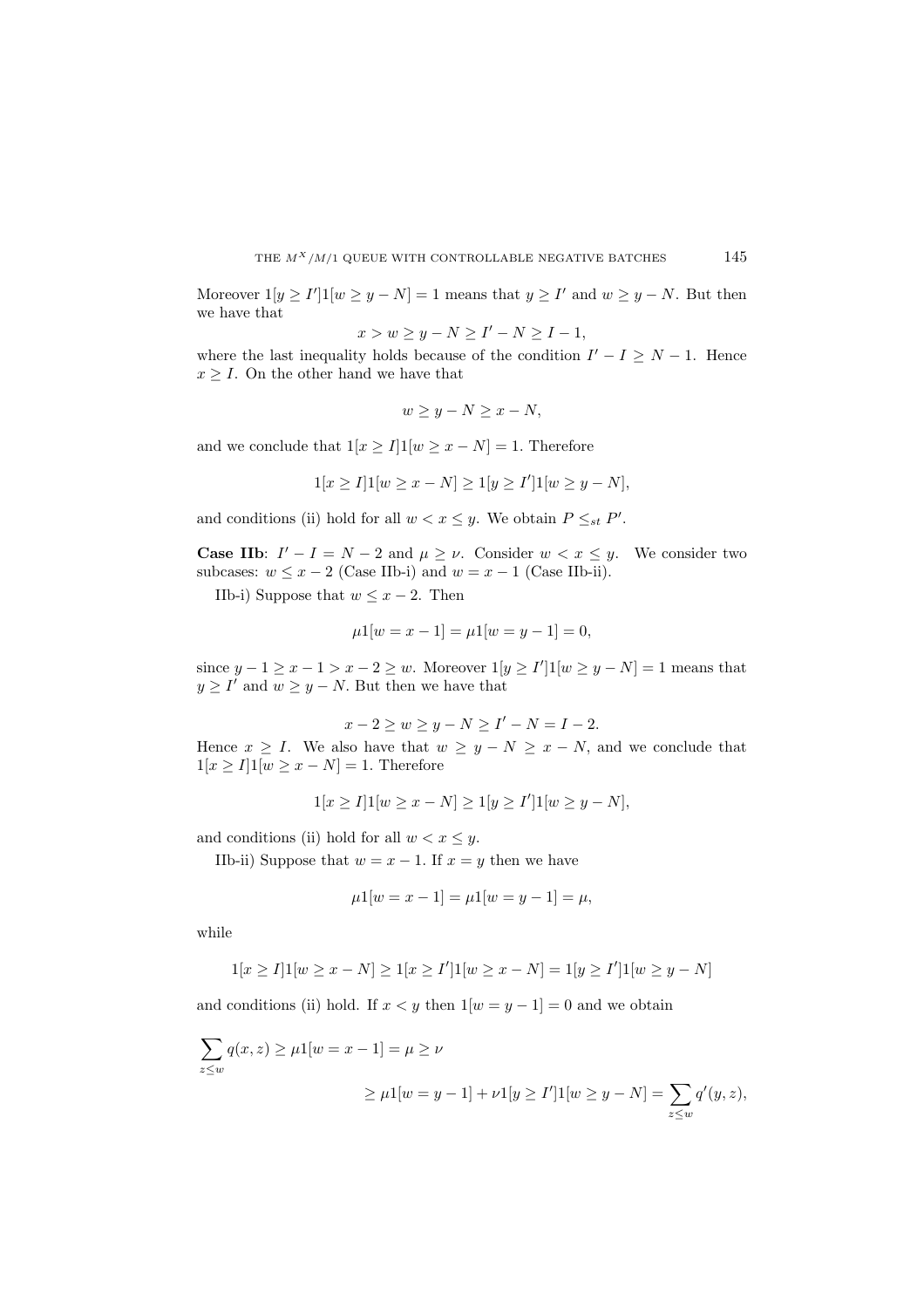where the second inequality holds because of the condition  $\mu \geq \nu$ . Again conditions (ii) hold for all  $w < x \leq y$  and we obtain  $P \leq_{st} P'$  in either subcase.

**Case IIc**:  $I' - I = N - 2$ ,  $\mu < \nu$ . It suffices to find a particular choice for x, y and w for which the conditions (ii) fail. Indeed, take  $y = I'$ ,  $x = I - 1$  and  $w = I - 2$ . Then

$$
\sum_{z \le w} q(x, z) = \mu \text{ and } \sum_{z \le w} q'(y, z) \ge \nu.
$$

Indeed the last equality holds since  $y - w = I' - (I - 2) = N$  and therefore there exists  $z \leq w$  with  $q'(y, z) = \nu$ . Hence for the choice  $(x, y, w) = (I - 1, I', I - 2)$ condition (ii) fails and we obtain  $P \nleq_{st} P'$ .

**Case IId:**  $I' - I \leq N - 3$ ,  $I \geq 3$ . Again it suffices to find a particular choice for x, y and w for which the conditions (ii) fail. In this case we take  $y = I'$ ,  $x = I - 1$ and  $w = I - 3$ . Then

$$
\sum_{z \le w} q(x, z) = 0 \text{ and } \sum_{z \le w} q'(y, z) = \nu.
$$

Here, the last inequality holds because  $y - w = I' - (I - 3) \leq N$  and therefore there exists  $z \leq w$  with  $q'(y, z) = \nu$ . For  $(x, y, w) = (I - 1, I', I - 3)$  condition (ii) fails and we obtain  $P \nleq_{st} P'$ .

**Case IIe**:  $I' - I \leq N - 3$ ,  $I = 2$ ,  $\mu \geq \nu$ . We consider 3 subcases:  $x \geq I = 2$ ,  $w \leq x - 2$  (Case IIe-i),  $x \geq I = 2$ ,  $w = x - 1$  (Case IIe-ii) and  $x < I = 2$ (Case IIe-iii).

IIe-i) Suppose that  $x \geq I = 2$ ,  $w \leq x - 2$ . Then

$$
\mu 1[w = x - 1] = \mu 1[w = y - 1] = 0,
$$

since  $y - 1 \ge x - 1 > x - 2 \ge w$ . Moreover  $1[y \ge I']1[w \ge y - N] = 1$  easily implies  $1[x \geq I]$   $1[w \geq x - N] = 1$ . Indeed, we have that  $w \geq y - N \geq x - N$  and  $x \geq I$  by assumption and we conclude that

$$
1[x \ge I]1[w \ge x - N] \ge 1[y \ge I']1[w \ge y - N],
$$

*i.e.* conditions (ii) hold.

IIe-ii) Suppose that  $x \geq I = 2$ ,  $w = x - 1$ . Then

$$
\mu 1[w = x - 1] = \mu \ge \mu 1[w = y - 1]
$$

and  $1[x \geq I] 1[w \geq x - N] \geq 1[y \geq I'] 1[w \geq y - N]$ , as in IIe-i. Conditions (ii) hold.

IIe-iii) Suppose that  $x < I = 2$ . The only possible values for x and w are  $x = 1$ ,  $w = 0$  and we have that  $\sum_{z \leq w} q(x, z) = q(1, 0) = \mu$ .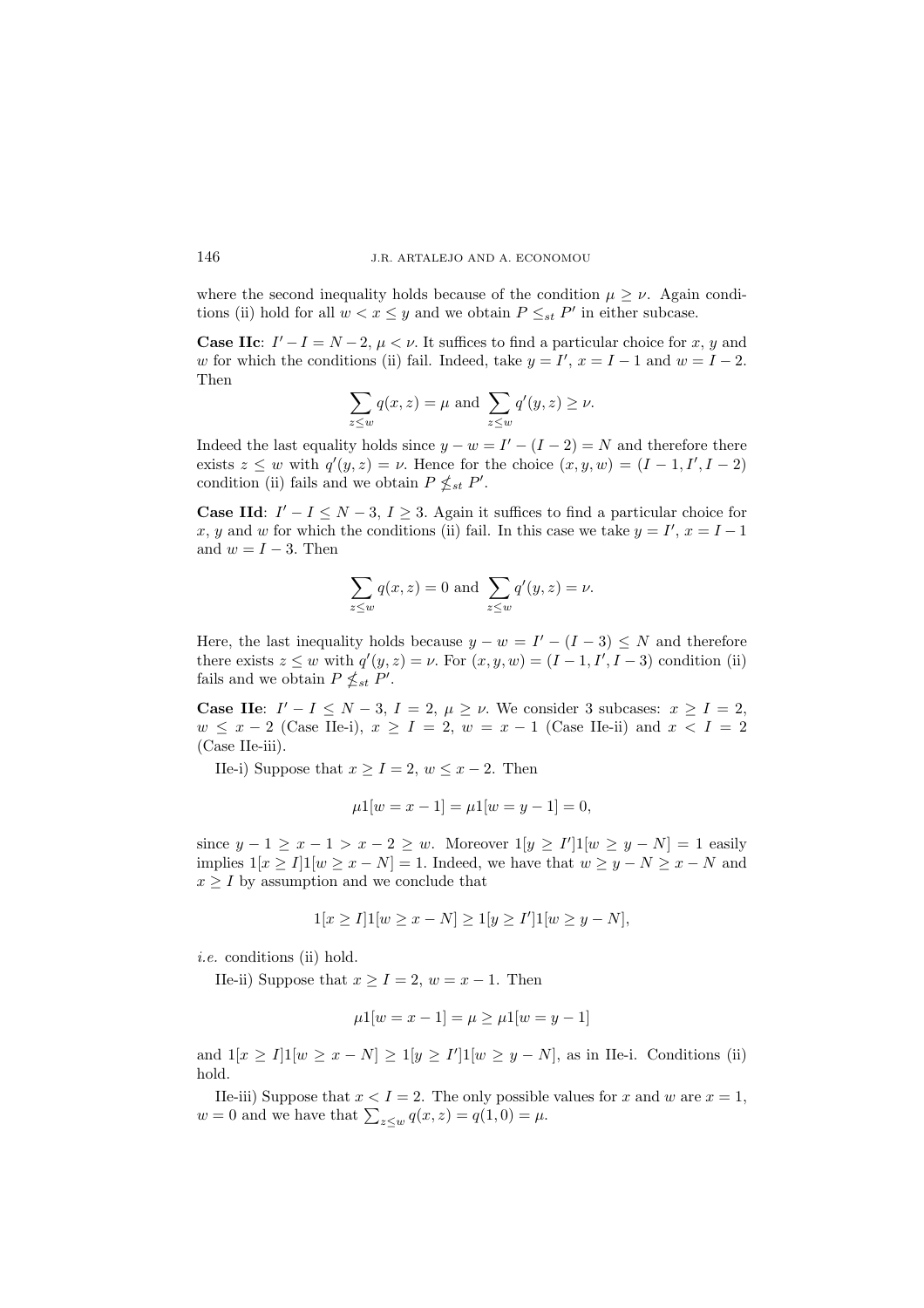If  $y = x$  then we have that  $\sum_{z \leq w} q'(y, z) = q'(1, 0) = \mu$  and condition (ii) holds. If  $y > x$  then  $1[w = y - 1] = 0$ , hence

$$
\sum_{z \le w} q(x, z) = \mu \ge \nu \ge \sum_{z \le w} q'(y, z),
$$

*i.e.* condition (ii) holds.

**Case IIf:**  $I' - I \leq N - 3$ ,  $I = 2$ ,  $\mu < \nu$ . Take  $(x, y, w) = (1, I', 0)$ . Then  $\sum_{z \leq w} q(x, z) = q(1, 0) = \mu$ , while  $\sum_{z \leq w} q'(y, z) = q'(I', 0) = \nu$ . Condition (ii) fails since  $\mu < \nu$  and we conclude that  $\overline{P} \nleq_{st} P'$ .

The above theorem gives a complete characterization of the stochastic domination within the class of models with identical parameters that operate under different threshold policies.

# 6. The average cost Markov decision problem

In this section we consider the model with the same cost structure of Section 2, but under the average cost criterion. We use again the uniformization technique for reducing the original continuous time problem to a discrete control problem and stationary policies; for details see Serfozo [26]. Our approach relies on certain theorems that allow one to obtain an average cost optimal policy as the limit point of a sequence of total discounted cost optimal policies. This enables us to use the results that we have established in Section 2. Our standard reference in this section is Sennott [24] Chapter 7. For convenience we summarize the basic notions and the necessary results below.

A stationary policy f is said to be a limit point of a sequence of  $\alpha_n$ -discounted optimal policies  $f_{\alpha_n}$  with  $\alpha_n \to 1$  if there exists a subsequence  $\{\beta_n\}$  of  $\{\alpha_n\}$ such that  $\lim_{n\to\infty} f_{\beta_n} = f$ . This means that for a given i and sufficiently large n (dependent on i), we have that  $f_{\beta_n}(i) = f(i)$  (Sennott [24], Def. 7.2.2).

In a general context, several authors have reported conditions that assure the existence of an average cost optimal policy that can be obtained as a limit of discounted optimal policies. We will use Sennott's [24] 7.2 conditions:

- (SEN1) for  $\alpha \in (0,1)$ ,  $(1-\alpha)V_{\alpha}(z) < \infty$ , for any distinguished state z;
- (SEN2) there exists a non-negative function M such that  $V_{\alpha}(i) V_{\alpha}(z) \leq$  $M(i)$  for all  $i \geq 0$  and  $\alpha \in (0,1)$ ;
- (SEN3) there exists a non-negative constant L such that  $-L \leq V_{\alpha}(i)$   $V_{\alpha}(z)$  for all  $i \geq 0$  and  $\alpha \in (0,1)$ .

Then we have the following basic result (Sennott  $[24]$ , Th. 7.2.3(i) and (iii)): if  ${X_n}$  is a Markov decision chain for which the (SEN) assumptions hold then

- there exists a finite constant  $g = \lim_{\alpha \to 1^-} (1 \alpha) V_\alpha(i)$  for  $i \geq 0$ ;
- $\bullet$  any limit point f of a sequence of discounted optimal policies is average cost optimal with average cost g.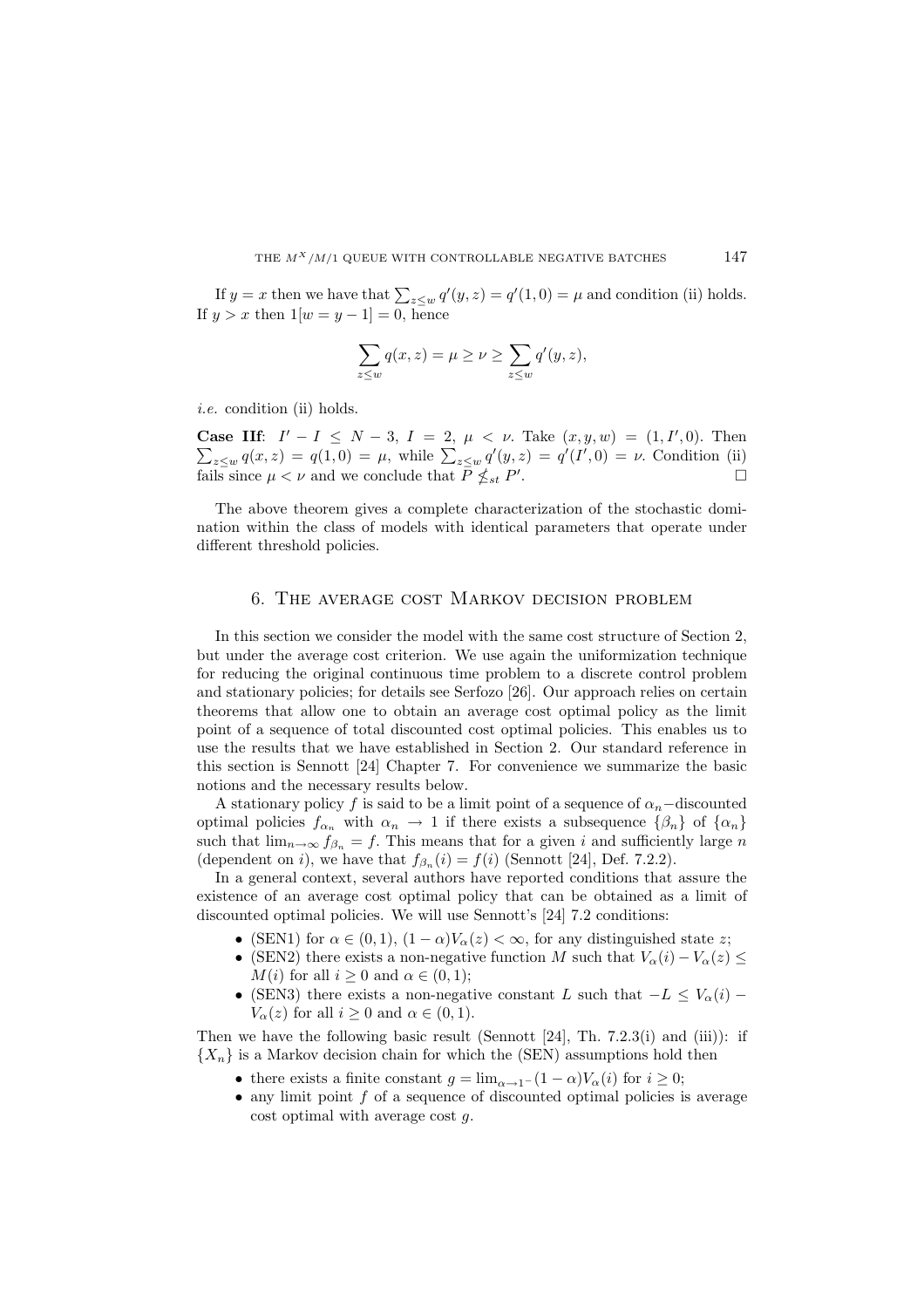The verification of (SEN1)-(SEN3) assumptions is in general difficult. In the case of our model we can exploit the monotonicity of the value function that has been proved in Proposition 1. Recall that a policy for a discrete-time Markov decision chain is said to be 0-standard if  $m_{i0} < \infty$  and  $c_{i0} < \infty$  for all states i, where  $m_{i0}$ is the expected first passage time from i to state 0 and  $c_{i0}$  is the expected cost incurred during such a passage time. Then the following result holds (Sennott [24], Corollary 7.5.4): if  $\{X_n\}$  is a Markov decision chain with state space  $\{0, 1, ...\}$  and  $V_\alpha$  is increasing in  $i$  for  $\alpha\in(0,1)$  and exists a 0-standard policy, then the (SEN) assumptions hold.

We will apply this result for our model. We have already proved that  $V_{\alpha}$  is increasing in  $i$  in Proposition 1 so it remains to prove that there exists a 0-standard policy.

We first show that the value function under the total discounted cost criterion is always finite.

#### **Theorem 18.** *For every*  $\alpha \in (0,1)$

$$
V_{\alpha}(i) < \infty, \ i = 0, 1, \dots \tag{60}
$$

*Proof.* Let

$$
V_{f,\alpha}(i) = E\left[\sum_{k=0}^{\infty} \alpha^k c(X_k, f(X_k)) | X_0 = i\right]
$$

be the minimum expected  $\alpha$ -discounted cost under a stationary policy f for the uniformized model of Section 2, where  $c(i, f)$  is given by (3). We have obviously that

$$
V_{f,\alpha}(i) \le c \sum_{k=0}^{\infty} \alpha^k E_f[X_k | X_0 = i] + \frac{M}{1 - \alpha},\tag{61}
$$

where  $M = d + s + Ne\nu$ . The uniformized chain  $\{X_k\}$  exhibits transitions to the right only when batch arrivals occur (see  $p_{ij}(f)$  given by (4)). Thus

$$
X_k \leq_{st} X_0 + \sum_{l=1}^k \xi_l \tag{62}
$$

where  $\xi_1, \xi_2, \dots$  are independent, identically distributed random variables with  $Pr[\xi_l = 0] = r + q$  and  $Pr[\xi_l = j] = p_j = \lambda g_j/\gamma$  for  $j = 1, 2, ...$  Hence  $E[\xi_l] = \lambda \bar{g}/\gamma$ and (62) yields

$$
E_f[X_k|X_0=i] \leq i + k\lambda \bar{g}/\gamma. \tag{63}
$$

By  $(61)$  and  $(63)$  we obtain

$$
V_{f,\alpha}(i) \le c \sum_{k=0}^{\infty} \alpha^k (i + k\lambda \bar{g}/\gamma) + \frac{M}{1-\alpha} = \frac{ci + M}{1-\alpha} + \frac{c\lambda \bar{g}\alpha}{\gamma(1-\alpha)^2} < \infty,
$$

and we conclude that  $V_{\alpha}(i) = \inf_{f} V_{f,\alpha}(i) < \infty$  for  $i \geq 0$ .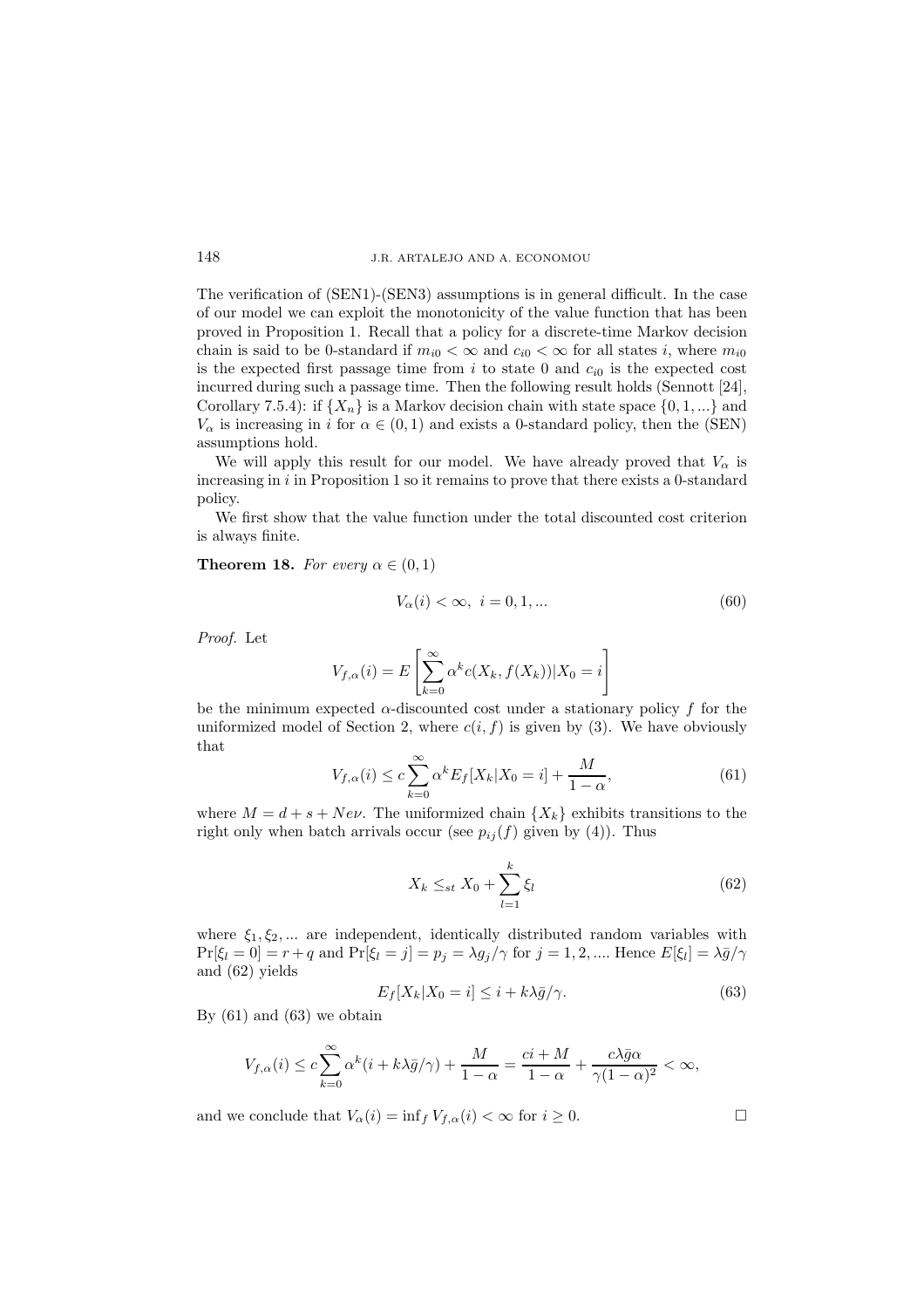We will now show that the policy  $d(i)=1 - \delta_{i0}, i \geq 0, i.e.$  switch on the removing mechanism as soon as the queue is non empty, is 0-standard. Denote by  $(\pi_d(k) : k = 0, 1, \ldots)$  the stationary distribution that corresponds to the Markov chain induced by d and by  $c(k) = c(k, d(k))$  the cost structure associated with d.

**Lemma 19.** *The discrete-time Markov chain induced by* d *is positive recurrent if and only if the stability Condition (40) holds. Let assume that the size of a batch arrival has second moment*  $\bar{q}_2 < \infty$ *. Then* 

$$
\sum_{k=0}^{\infty} c(k)\pi_d(k) < \infty. \tag{64}
$$

*Proof.* It is well known that any uniformizable continuous-time Markov chain is positive recurrent if and only if the associated uniformized discrete-time Markov chain is positive recurrent. Moreover, both Markov chains have the same stationary distribution. Since (40) is the positive recurrence condition of the continuoustime Markov chain with threshold  $i^* = 1$ , we conclude that it is also the positive recurrence condition for the induced discrete-time Markov chain. We now observe that

$$
\sum_{k=0}^{\infty} c(k) \pi_d(k) < c \sum_{k=0}^{\infty} k \pi_d(k) + s + d + Ne\nu.
$$

The quantity  $\sum_{k=0}^{\infty} k \pi_d(k)$  is the mean queue length in the  $M^X/M/1$  queue with a removing mechanism and threshold  $i^* = 1$ . However, the probability generating function of the stationary distribution of this model is of the form (47). The expected value  $\sum_{k=0}^{\infty} k \pi_d(k) = \Pi'(1)$  is calculated using L'Hopital rule. In that process the second derivative of the denominator  $D(z)$  is involved and consequently  $G''(1) = \bar{g}_2 - \bar{g}$  arises. It is now clear that the finiteness condition  $\bar{g}_2 < \infty$ guarantees that  $\sum_{k=0}^{\infty} k \pi_d(k) < \infty$ , hence  $\sum_{k=0}^{\infty} c(k) \pi_d(k) < \infty$ .

**Lemma 20.** *If the stability Condition (40) holds and*  $\bar{g}_2 < \infty$  *then the policy d is 0-standard.*

*Proof.* Under the Condition (40) the discrete-time Markov chain induced by d is positive recurrent so all the expected first passage times  $m_{ij}$  are finite (see *e.g.* Sennott  $[24]$ , Prop. C.1.4(v)). On the other hand, positive recurrence and the relation (64) give that the expected costs  $c_{ij}$  during first passage times are finite for all i, j (see *e.g.* Sennott [24], Prop. C.2.2(iv)). In particular  $c_{i0} < \infty$  and  $m_{i0} < \infty$  for all  $i > 0$  and we obtain that the policy d is 0-standard.

We can now apply the aforementioned propositions of Sennott [24] and conclude the discussion about the average cost criterion for the  $M^X/M/1$  model with the removing mechanism. We have the following

**Theorem 21.** *Suppose that the stability Condition (40) holds and*  $\bar{g}_2 < \infty$  *and Condition (32) for existence of* α−*policy holds. Then there exists a threshold type stationary average cost optimal policy*  $f^*$  *of the form*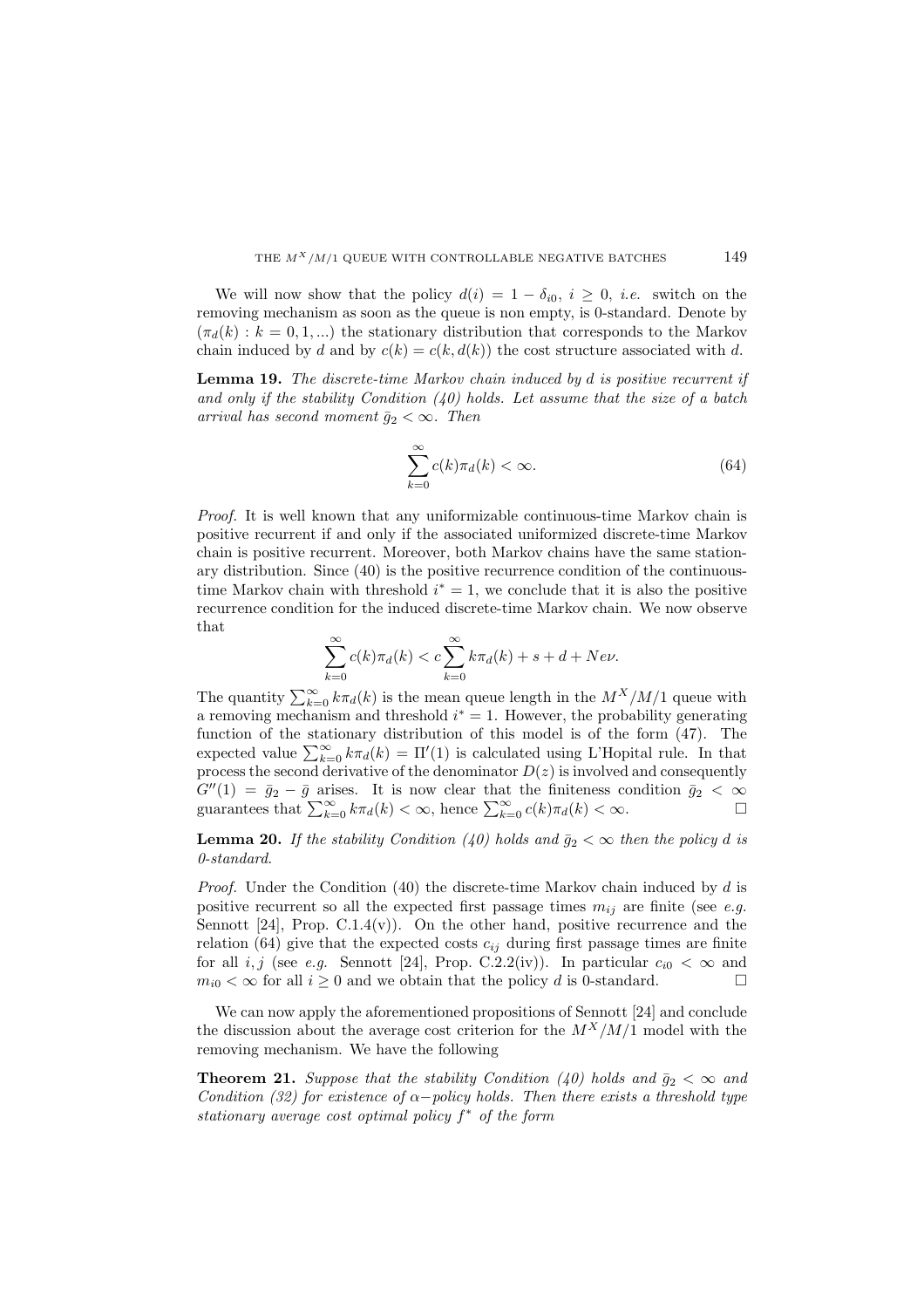$$
f^*(i) = 1 \Longleftrightarrow i \geq i^*,
$$

*where*  $i^* \in \{1, ..., N\}$ .

*Proof.* Proposition 1 establishes that  $V_{n,\alpha}(i)$  is non-decreasing in i for all n. Hence  $V_{\alpha}(i) = \lim_{n \to \infty} V_{n,\alpha}(i)$  is non-decreasing for  $\alpha \in (0,1)$ . In addition there exists an 0-standard policy (Lem. 20). Hence the conditions of Sennott [24] (Cor. 7.5.4) are fulfilled and we obtain that the SEN assumptions hold. Then by Sennott [24] (Th. 7.2.3) we have that there exists a finite constant  $g = \lim_{\alpha \to 1^-} (1 - \alpha) V_{\alpha}(i)$ for  $i \geq 0$ , which is the minimum average cost.

Condition (32) is meaningful for every discount factor  $\alpha \in [\alpha_0, 1)$ , where  $\alpha_0 = \frac{d + Ne\nu}{Nrc} \in (0, 1)$ . Now, for every  $\alpha \in [\alpha_0, 1)$  let  $f^*_{\alpha}$  be an optimal threshold policy for the  $\alpha$ -discounted problem with threshold  $i^*_{\alpha} \in \{1, ..., N\}$  (which exists from Th. 5 since Condition (32) holds). Take a sequence  $\{\alpha_n\}$  with  $\alpha_n \to 1$ . The set of threshold policies with threshold in  $\{1, ..., N\}$  is finite. This means that there exists a subsequence  $\{\beta_n\}$  of  $\{\alpha_n\}$  such that  $f_{\beta_n}^*(i) = f^*(i)$  for *n* sufficiently large, that is  $f^*$  is one of the  $f^*_{\alpha}$  policies. Hence we have find a stationary policy  $f^*$  which is a limit point of a sequence of discounted optimal policies. Again by Sennott [24] (Th. 7.2.3) we have that  $f^*$  is average cost optimal with average cost g.

*Acknowledgement.* We thank an anonymous referee for bringing to our attention useful references about some close G-networks with batch removals. Jesus Artalejo thanks the support received from the research project BFM2002-02189. Antonis Economou was supported by the University of Athens grant ELKE/70/4/6415.

#### **REFERENCES**

- [1] J.R. Artalejo, G-networks: A versatile approach for work removal in queueing networks. *Eur. J. Oper. Res.* **126** (2000) 233-249.
- [2] D. Bertsekas, *Dynamic Programming, Deterministic and Stochastic Models*. Prentice-Hall, Englewood Cliffs, New Jersey (1987).
- [3] R.K. Deb, Optimal control of bulk queues with compound Poisson arrivals and batch service. *Opsearch* **21** (1984) 227-245.
- [4] R.K. Deb and R.F. Serfozo, Optimal control of batch service queues. *Adv. Appl. Prob.* **5** (1973) 340-361.
- [5] X. Chao, M. Miyazawa and M. Pinedo, *Queueing Networks: Customers, Signals and Product Form Solutions*. Wiley, Chichester (1999).
- [6] A. Economou, On the control of a compound immigration process through total catastrophes. *Eur. J. Oper. Res.* **147** (2003) 522-529.
- [7] A. Federgruen and H.C. Tijms, Computation of the stationary distribution of the queue size in an *M/G/*1 queueing system with variable service rate. *J. Appl. Prob.* **17** (1980) 515-522.
- [8] E. Gelenbe, Random neural networks with negative and positive signals and product-form solutions. *Neural Comput.* **1** (1989) 502-510.
- [9] E. Gelenbe, Product-form queueing networks with negative and positive customers. *J. Appl. Prob.* **28** (1991) 656-663.
- [10] E. Gelenbe, G-networks with signals and batch removal. *Probab. Eng. Inf. Sci.* **7** (1993) 335-342.
- [11] E. Gelenbe, P. Glynn and K. Sigman, Queues with negative arrivals. *J. Appl. Prob.* **28** (1991) 245-250.